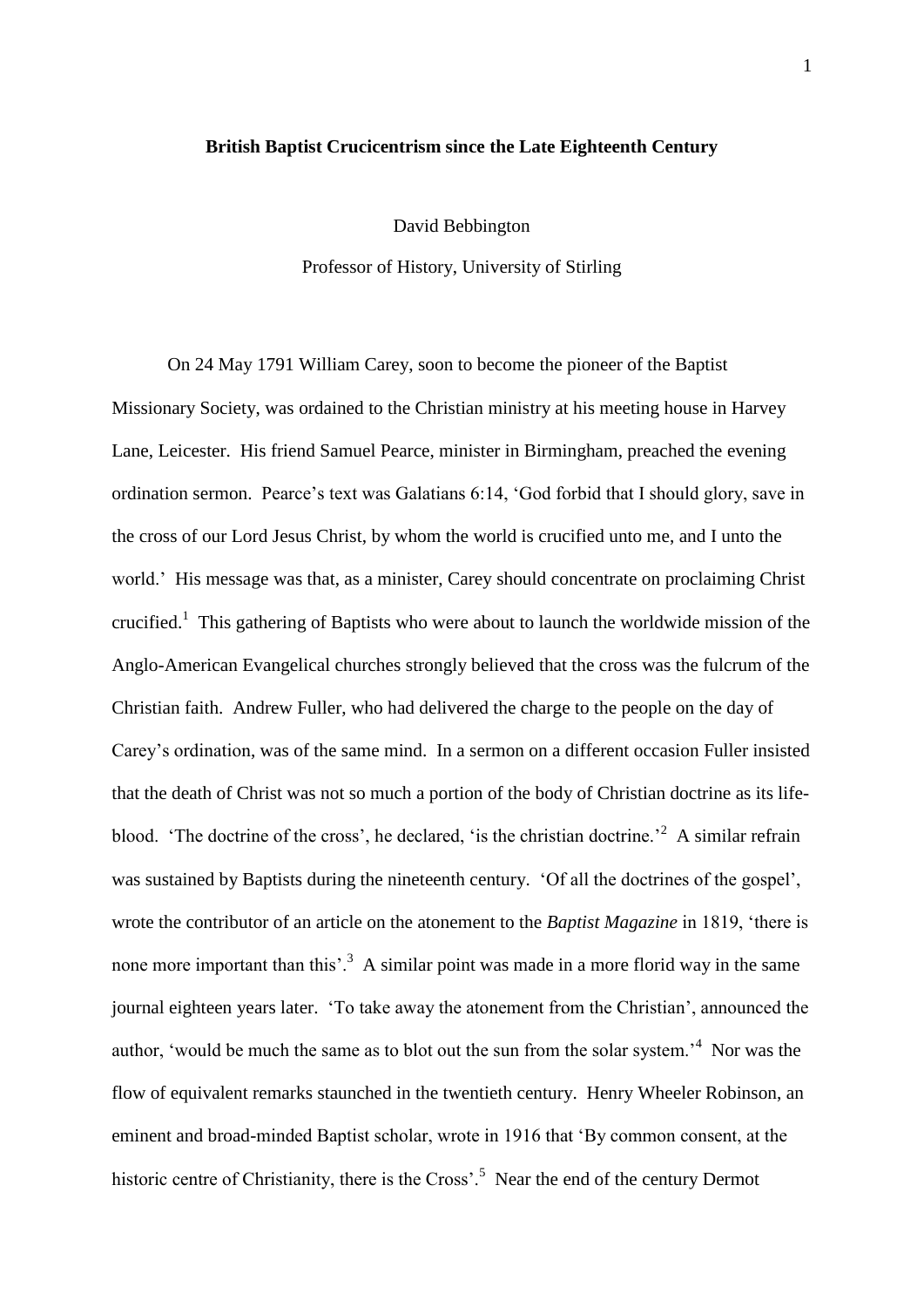McDonald, a more conservative Baptist, demonstrated at book length that the Bible 'centres on the Christ of the cross and the cross of Christ as its essential content'.<sup>6</sup> It is not surprising that in a review of understandings of the atonement by Stephen Holmes, a Baptist academic writing in 2007, he announced on the first page that 'Christ crucified – the message of the cross – is central to Christian life and thought and must remain so.<sup>7</sup> Although, as we shall see, there was not absolute unanimity among British Baptists about the atonement being the kernel of the Christian faith, the degree of concurrence in that conviction was striking.

Accordingly the issue to be explored here is rarely the degree of prominence accorded to the cross but generally the different ways in which crucicentricism was expressed. Why did Baptists formulate their sense of the significance of the death of Christ in altering fashions over the centuries? Andrew Fuller provides a valuable signpost. In a dialogue 'On the Peculiar Turn of the Present Age', Fuller explained that what he called, following the apostle Paul, 'the course of this world' is 'incessantly varying according to times, places, and circumstances'. Fuller was feeling for what a later generation, borrowing from Germany, would call the *Zeitgeist*, the spirit of the times.'Like the tide', he went on, 'it is ever rolling, but in different directions.' Consequently distinct ages, like distinct countries, showed different tempers. Fuller was aware that his own period was very different from the era of the Reformation, when superstition reigned, opposing religious principles were suppressed by force and even the Reformers were marked by 'unchristian bitterness'. Fuller's own times, by contrast, regarded such behaviour as 'very censurable', understood 'the rights of conscience' and upheld 'the sacred duty of benevolence'. The theologian was describing the milder stance of the Enlightenment that had arisen during the eighteenth century. He warmly approved the change, what he called the 'improvement' of his own age. $8$  Elsewhere he endorsed other values of the age of reason such as free enquiry and a wariness of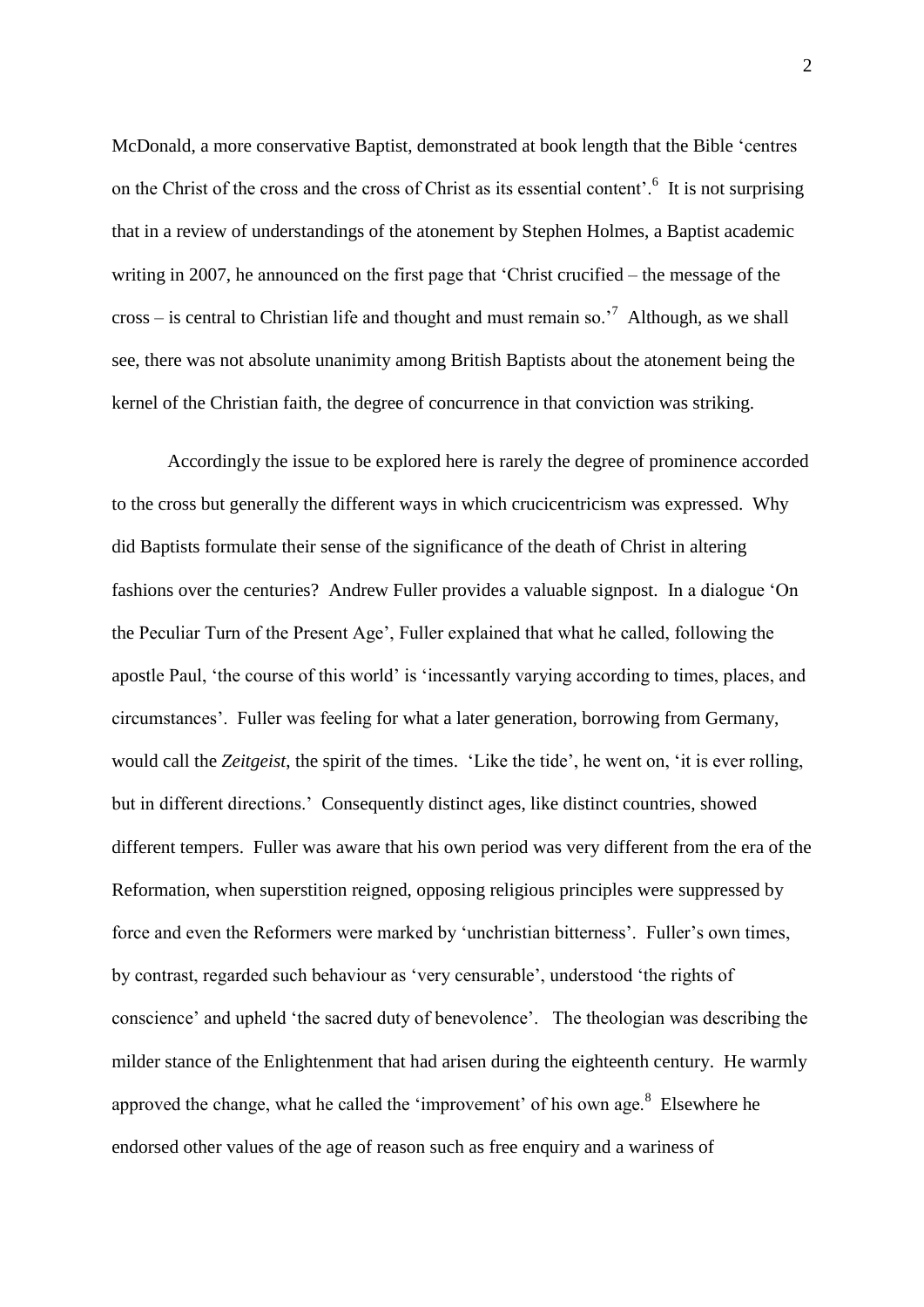metaphysics.<sup>9</sup> Fuller was himself a man of the Enlightenment. Yet at the same time he believed that the tendencies of the times had to be resisted whenever they undermined scriptural truth. He lamented, for example, the 'spirit of indifference' that was pervasive in his day.<sup>10</sup> His apologetic output was directed against those who, in the manner of the sceptical versions of the Enlightenment, elevated reason above revelation. The challenge for Fuller, and equally for the other Baptists discussed here, was not to sacrifice what they discerned as truths of the Bible while at the same time expressing themselves in a manner intelligible to their generation. They were constantly trying to relate gospel and culture.

The tendency among the Particular Baptists in the late eighteenth century was to move, under the combined influence of the Evangelical Revival and the Enlightenment, from a higher to a lower form of Calvinism. Some among them had fallen under the sway of hyper-Calvinists whose writings so stressed the eternal purposes of the Almighty that human effort to spread the gospel was superfluous. Calls to the unconverted to accept Christ, often described as the free offer of the gospel, were unacceptable.<sup>11</sup> By the middle of the century the predominant theologian among the Particular Baptists was John Gill, minister of the Horsleydown church in Southwark. Although Gill did not discourage the free offer of the gospel, some of his opinions, particularly his endorsement of eternal justification, tended to shift the emphasis away from the response of the sinner to the secret counsel of God.<sup>12</sup> Neither Gill's style nor his content made concessions to the rising enlightened spirit. Other factors, however, tended to foster a milder type of Calvinism. The Bristol Academy, the one institution in the land for training Baptist ministers, steered clear of the higher forms of Calvinism throughout the century. It early took in converts from the Evangelical Revival, whose urgent imperative to spread saving truth ignored intellectual inhibitions against preaching the gospel.<sup>13</sup> The principal of Bristol from 1779, Caleb Evans, was an early reader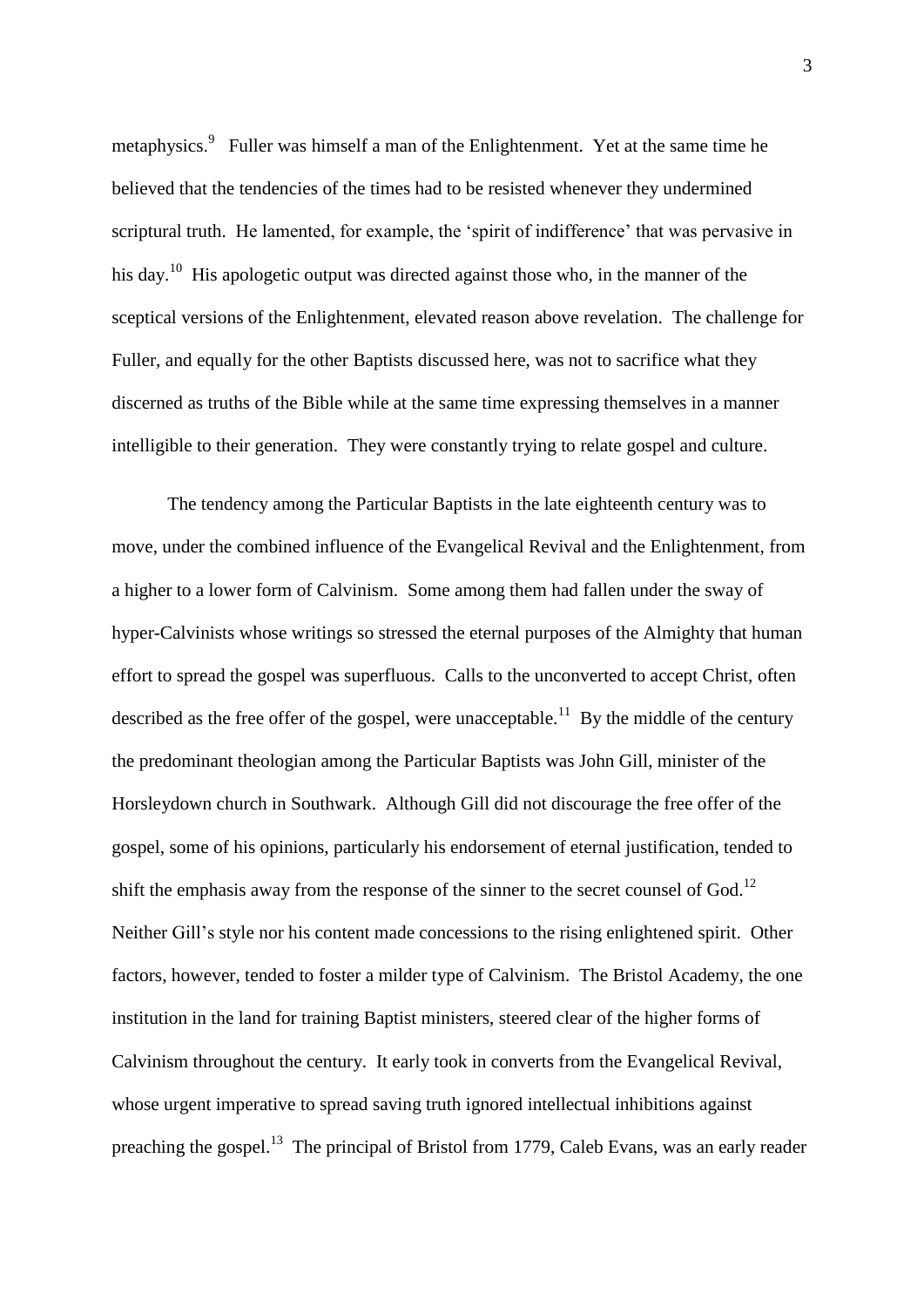of Jonathan Edwards's *Freedom of the Will*, a book which provided a firm theological foundation for uninhibited evangelism while being entirely compatible with the Enlightenment temper. Fuller was among the circle of ministers of the Northamptonshire Association who drank in Edwards's teaching during the 1770s. The transforming effect on the doctrine of the atonement is evident in the writings of Robert Hall, snr, one of Fuller's colleagues in the association. In 1772 Hall's association letter on particular redemption dwelt on the number of the sins accounted to Christ being the exact equivalent of those committed by the elect. Seven years later, in a sermon that was developed into his *Helps to Zion's Travellers* (1781), Hall contended that the worth of the sacrifice was the infinite majesty of the person who had offered it.<sup>14</sup> The older understanding dwelt on the limitation of the benefits of the atonement to a few; the later position accepted that the potential number of converts was immense. The contrast was between a narrow view based on traditional speculation and a broad outlook more in accord with the expansive spirit of the age.

Modification of the understanding of the cross, however, could go too far. The rational Dissenters who embraced the Enlightenment without reservation found an outspoken champion in Joseph Priestley, the prolific Presbyterian theologian and scientist. Priestley early discarded the atonement along with the divinity of Christ, holding that both constituted debasements of the simplicity of the gospel proclaimed by the human Jesus. He insisted in his *History of the Corruptions of Christianity* (1782) that any doctrine of atonement denied what he termed the *'natural placability of the divine being'*. The Almighty, that is to say, needed no sacrifice to persuade him to pardon freely. The cross was merely an example of obedience to the will of God under the severest trial. The authorities to which Priestley appealed were 'the whole tenor of scripture, and the dictates of reason'. His admission that he found it hard to square his interpretation with individual texts in the New Testament letters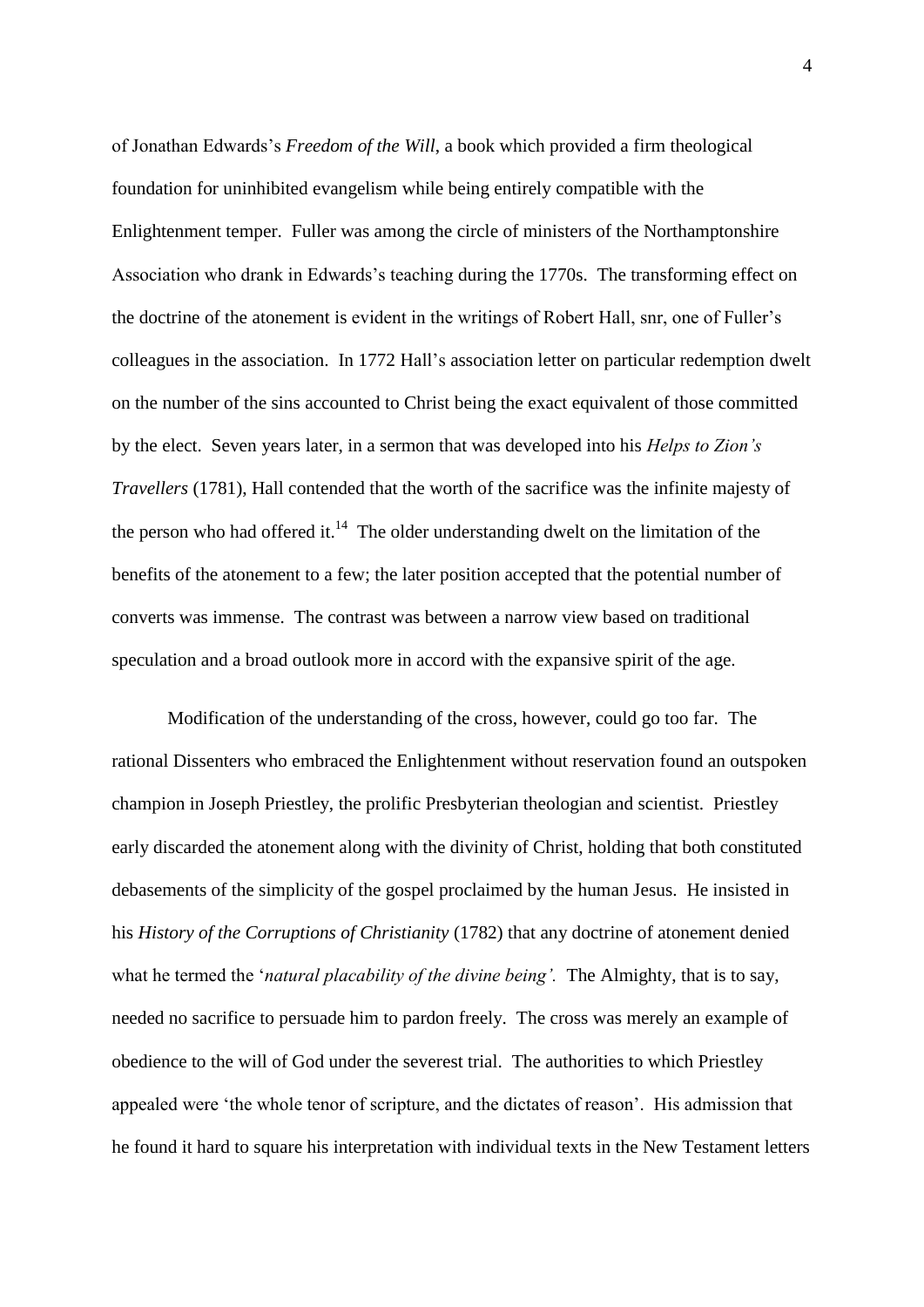shows that, for Priestley, reason could in the last resort trump scripture.<sup>15</sup> That was not the stance of the Particular Baptists. For all their sympathy for the Enlightenment, they resisted, with a few exceptions, the appeal of rational Dissent. Caleb Evans of Bristol published an extended reply to Priestley entitled *Christ Crucified: or the Scripture Doctrine of the Atonement briefly Illustrated and Defended* (1789). Evans was no foe of enlightened thought, upholding the typical Enlightenment values of happiness and benevolence in his discourses, but he omitted any appeal to reason and answered Priestley's charges one by one. 'The whole system of salvation through the blood of the Lamb', Evans declared, 'is a system of the purest and most exalted benevolence that ever warmed the heart'.<sup>16</sup> There was harmony, according to this Particular Baptist leader, between the atonement and the assumptions of the age so long as they were not allowed to subvert explicit biblical teaching. By contrast the old General Baptists, inheriting their Arminianism from the seventeenth century, were more often drawn into the current of rational Dissent. Gilbert Boyce, one of their messengers or regional ministers, for instance, became hesitant about the doctrines of the divinity and atonement of Christ. Although discussions with Dan Taylor, the leader of the New Connexion of General Baptists that emerged from the Evangelical Revival, induced Boyce to speak more honourably of the person and work of Christ, $17$  many of the other old General Baptists adopted convictions much like Priestley's. This position, usually labelled 'Socinian' after the rationalist Reformer Socinus who had rejected the divinity and atonement of Christ, was the persistent target of much orthodox Baptist criticism over ensuing years.<sup>18</sup> Evangelical Baptists, whether Particular or General, despite their sympathy for enlightened principles, were concerned to maintain robust teaching about the cross.

The most powerful restatement by a Baptist of the Reformed view of the atonement in terms acceptable to the age came from Andrew Fuller. His position therefore deserves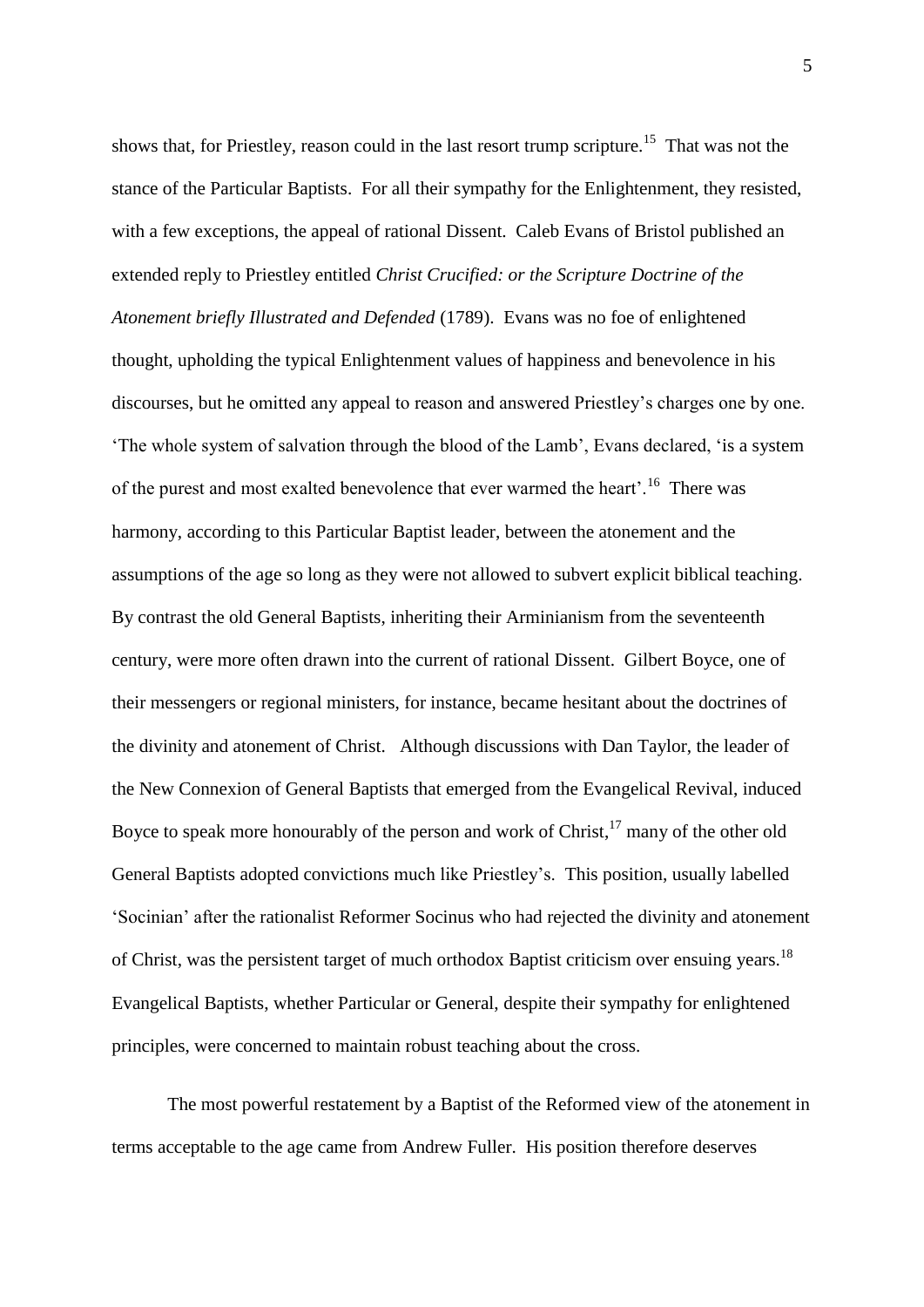considerable attention. Fuller took as his starting point the obligation of sinners to believe the gospel. This principle of duty faith, for which he remained best known over subsequent generations, was founded on Jonathan Edwards's distinction between natural and moral inability. Human beings were not compelled by the nature God had given them to reject the gospel. Rather, those who did not embrace the gospel did so because of their own moral failings. Fuller trumpeted this conviction in his book *The Gospel Worthy of All Acceptation*  (1785) together with its implication, against the hyper-Calvinists, that Christians must preach the gospel to all. That led to a challenge from Dan Taylor, the General Baptist leader. If the gospel was for all, then did not Christ die for all? Fuller resisted Taylor's Arminian conclusion, but realised that he had to give ground. Fuller recognised that the sufferings of Christ were 'of *infinite* value, sufficient to have saved all the world…if it had pleased God'.<sup>19</sup> There was a universal dimension to the atonement. Yet Fuller maintained the Calvinist position that redemption was of a specific body of people by contending that its particularity consisted in 'the sovereign pleasure of God with regard to the application of the atonement'.<sup>20</sup> Even if there were provision sufficient for everybody in the atonement, only certain people would actually be called to faith. Abraham Booth, the respected minister of the Particular Baptist church in Little Prescot Street, London, was unhappy with this surrender of the principle of limited atonement. It savoured too much of Arminius.<sup>21</sup> Fuller, however, could quote John Owen, the touchstone of Puritan orthodoxy, in favour of the axiom that the sacrifice of Christ was sufficient for the whole world.<sup>22</sup> Fuller was working out a theology of the cross by putting emphasis on an existing strand in the Reformed tradition.

Another aspect of his distinctive teaching related to the penal nature of the atonement. Fuller appears to speak ambiguously on this topic. He could deny that he believed that Christ had been punished on the cross; but equally he could affirm that he never doubted that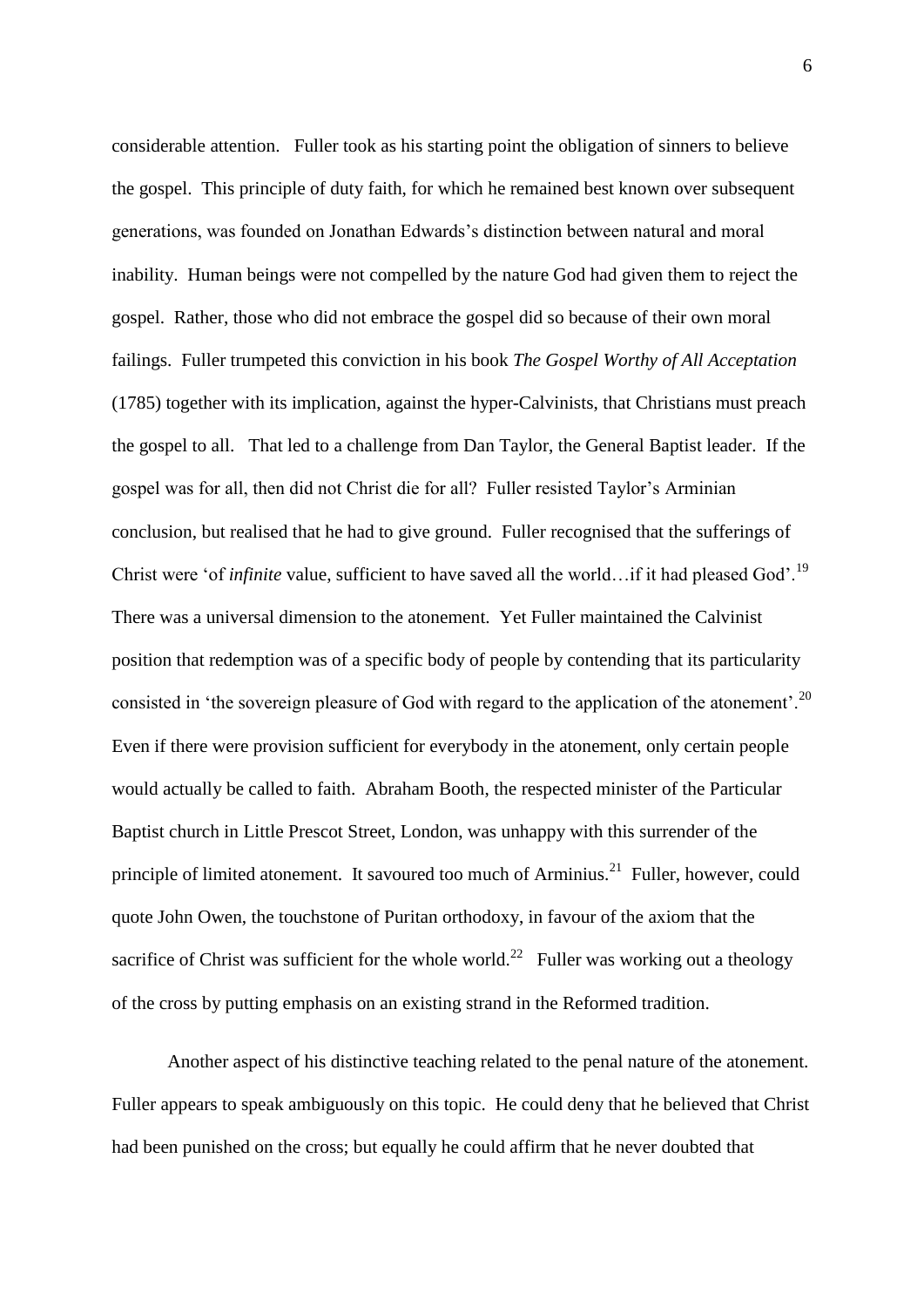Christ's sufferings were penal. The reconciliation of these utterances is found in Fuller's statement that the sufferings of Christ 'were a punishment, and he sustained it, yet were really and properly the punishment of our sins, and not his'.<sup>23</sup> The atonement, that is to say, was penal; but the Saviour was never the object his Father's displeasure. Fuller was wanting to draw out the implications of the distinction between treating the cross as a commercial transaction and presenting it as a moral achievement. Against the tradition going back to the mediaeval theologian Anselm, the atonement was not the payment of a debt. The language of the blood of the cross being the price of our salvation was merely metaphorical. Rather, the atonement was a case of the punishment of crime. Unlike a debt, criminality cannot be transferred. Hence the imputation of our sins to Christ was also figurative. The Saviour did not really become a sinful agent and hence he was not himself punished as a sinner. $^{24}$ Abraham Booth was again displeased with Fuller's way of expressing himself. Booth thought that there had been too much toning down by ministers of the harshness of expression in the Bible, which stated unequivocally that Christ became sin. Hence Christ was indeed punished for our sins.<sup>25</sup> The difference may appear small, but for both men it was critical. Booth believed that to concede the point was to exclude the highest form of substitutionary satisfaction, and so leave no standing ground against the Socinians.<sup>26</sup> Fuller, by contrast, held that preachers must not go beyond the expressions of scripture to expound a theory suggesting that injustice might have been done at the cross. Any such hint would risk alienating the contemporary mind. Fuller was accommodating gospel to culture more than Booth.

That is most evident in a further facet of Fuller's understanding of the cross. While never abandoning the belief that Christ died as a substitute for sinful humanity, he also came to expound a version of the governmental theory of the atonement. The Almighty, on this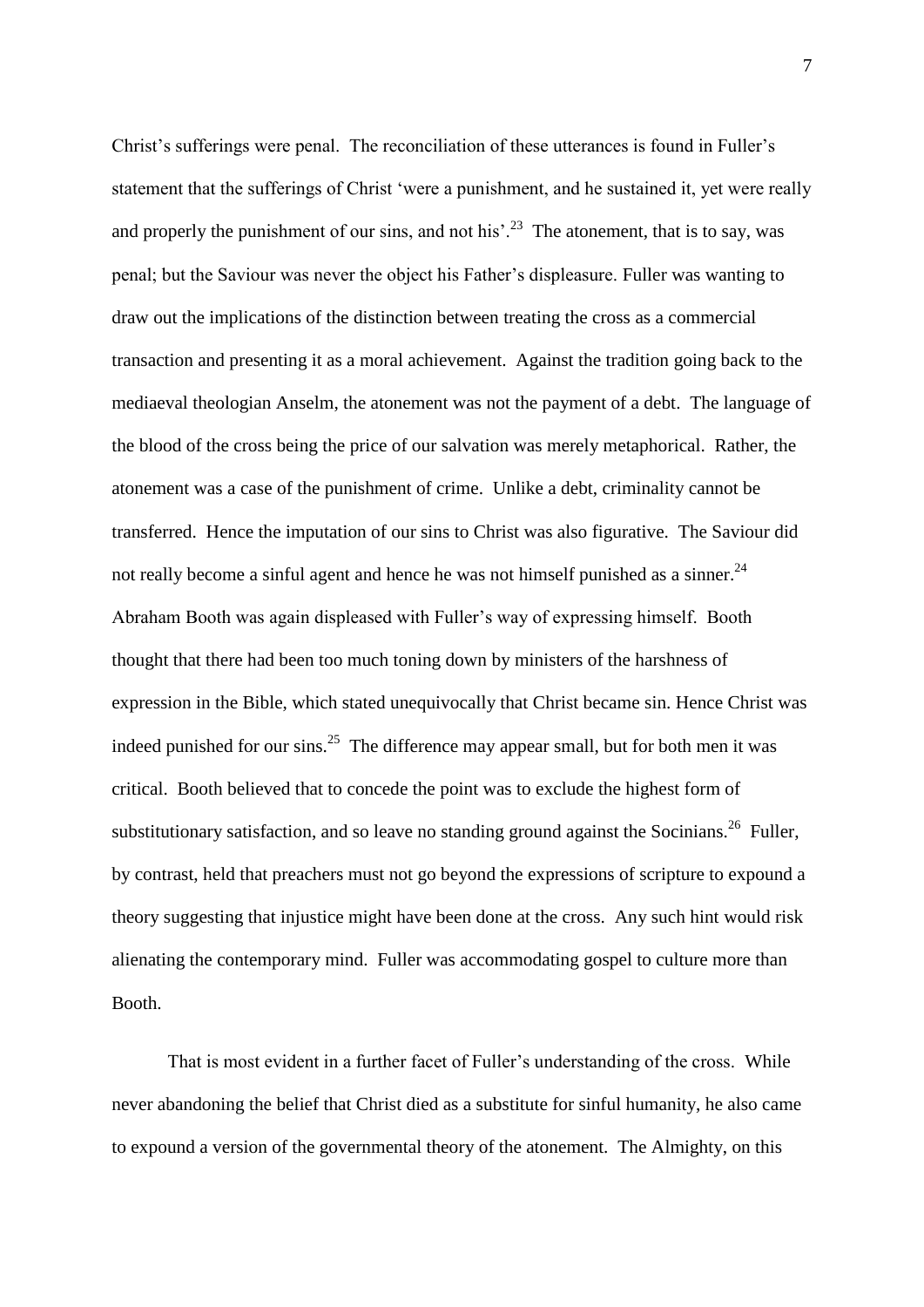view, was bound to uphold his authority by requiring a public demonstration of the awfulnesss of sin. God was presented as a ruler who might have remitted sin as Priestley wished, by simply pardoning offences, but that policy would not have created fear in wrongdoers. Public order had to be maintained in the universe as much as in the well administered modern state. The sacrifice of Christ, according to Fuller, was an expression of 'the moral government of God'. $^{27}$  Fuller derived the governmental theory in the mid-1790s from the New England theologians who, operating within the framework created by Jonathan Edwards, developed his ideas further – from Joseph Bellamy and Samuel Hopkins, from Stephen West and Jonathan Edwards junior.<sup>28</sup> It was a view shared in England by Abraham Booth. The death of Christ, according to Booth, was '*intended* to maintain the rights of Divine government'.<sup>29</sup> Yet Booth, who was suspicious of the American authors, was unhappy with Fuller's treatment of the theme. Booth maintained that, while the vindication of God's authority was a subordinate purpose of the atonement, that was not its grand aim, for it was primarily designed to show mercy to sinners. Booth dismissed Fuller's view as that of the Dutch Arminians.<sup>30</sup> Fuller's understanding was indeed that of Hugo Grotius, the Dutch Arminian jurist of the early seventeenth century, but it also had a great deal in common with the writers of his own day who were trying to come to terms with modern theories of punishment. The Italian intellectual Cesare Beccaria had set out in his book *On Crimes and Punishments* (1764) that penal policy should be designed to deter further crime and so to ensure the welfare of society. $31$  In the spirit of Beccaria, Fuller contended that the cross revealed God's view of evil and his determination to punish it; and Fuller declared roundly that '[t]he end of punishment is not the misery of the offender, but the general good'.<sup>32</sup> Fuller was moving, with the general drift of Enlightenment thought, towards seeing punishment less as retribution than as deterrence. His allusion to the 'general good' even offers a justification that might have been acceptable to Jeremy Bentham, the contemporary utilitarian legal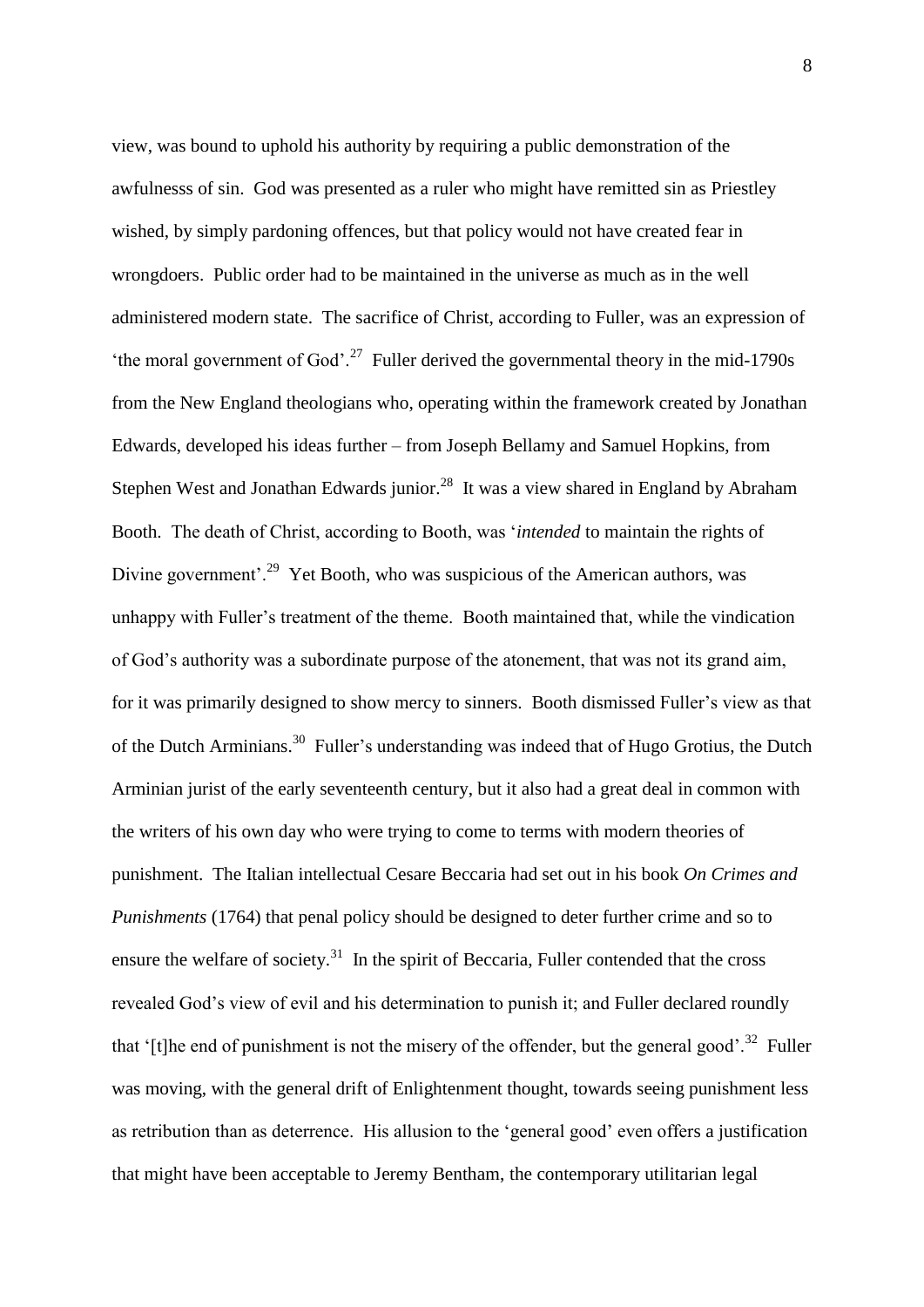theorist. Fuller's case for a governmental understanding of the cross was cast in terms readily understood by his enlightened contemporaries.

The Enlightenment synthesis offered by Fuller met stout resistance. Some of his Particular Baptist coreligionists considered his notions subversive of inherited Reformed teaching. 'We fear', wrote John Cox, minister at Woolwich in the 1840s, 'that the doctrines of sovereign election, and effectual grace in calling, so dear to our forefathers, will be given up for the doctrines which exalt the creature, and bring divine truth down to human reason.<sup>33</sup> In Scotland James Alexander Haldane, pastor of the Edinburgh Tabernacle, condemned what he called the 'new system'. Fuller's idea that Christ died for all but that the elect alone received benefit from his death seemed to Haldane 'less plausible than Arminianism'. The punishment of the Saviour was no mere metaphor since he spoke on the cross, according to Psalm 40:12, of 'mine iniquities'. And the correct way of interpreting the atonement was not through the novel terminology of government but through the traditional language of covenant: Christ was supremely the 'covenant-head' of his people.<sup>34</sup> Likewise in Wales the redoubtable Baptist leader Christmas Evans repudiated the universal aspect of Christ's sacrifice in a widely circulated book of 1811, subsequently attributing his views to another author who was rebutting Fuller.<sup>35</sup> In England there was also substantial antagonism to Fuller's opinions. In 1831 William Rushton of Liverpool insisted that, because Fuller made the atonement sufficient for all, 'there is only verbal variation' between him and the Arminians.<sup>36</sup> Two years later James Hargreaves, minister at Waltham Abbey Cross, Essex, argued more temperately against Fuller's followers, whom he called 'the generalizing Calvinists', that 'The Redeemer …redeemed the church, and the church only, with his own blood'.<sup>37</sup> Hargreaves was a moderating voice because, like Fuller, he believed in duty faith and the free offer of the gospel, but others around this time repudiated both these convictions.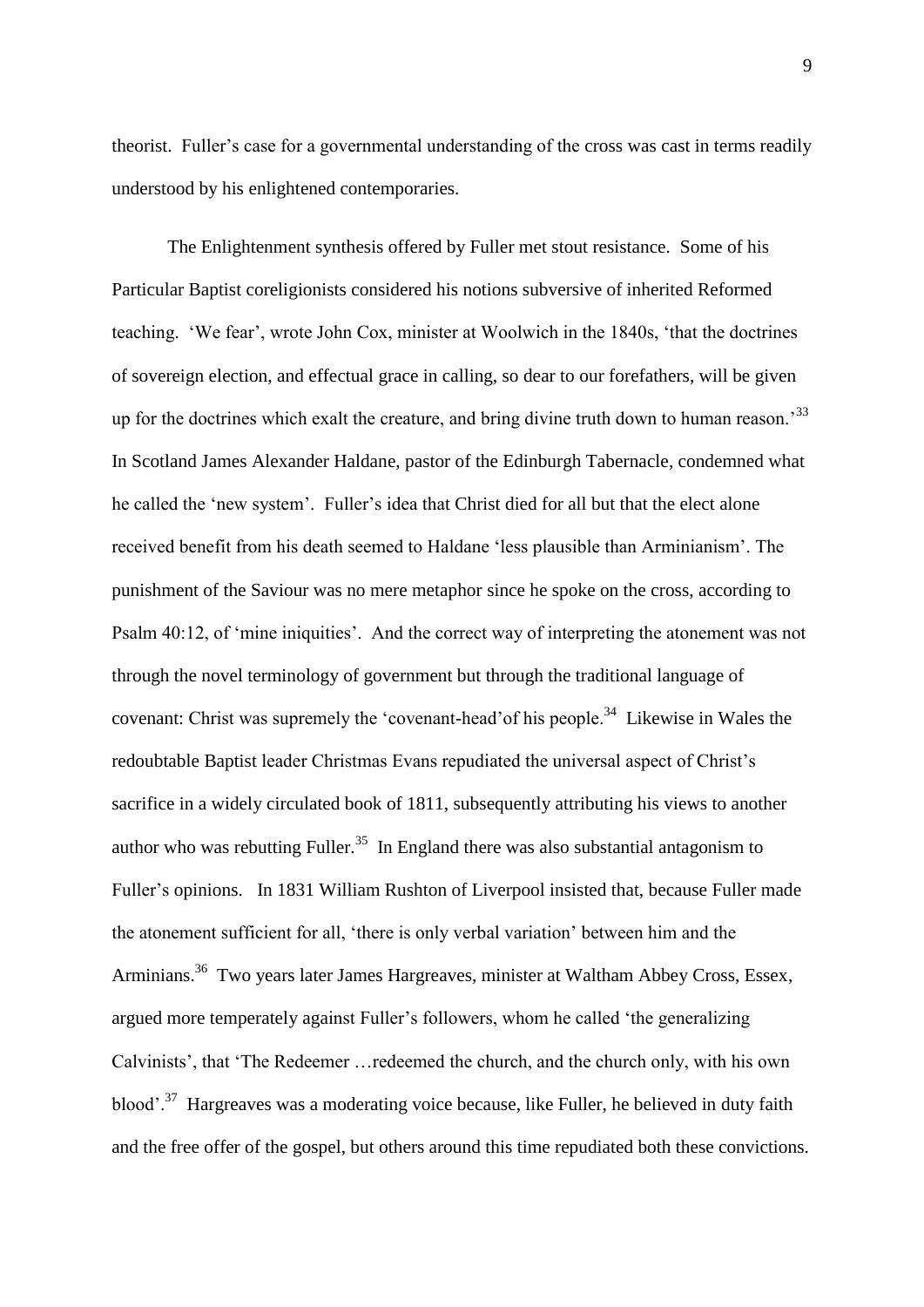In 1829-30 the Baptists of Suffolk and Norfolk divided into rival associations over Fullerism in this wider sense.<sup>38</sup> The high Calvinist conservatives in this split were sternly opposed to understanding faith as a moral obligation, but in the process they were reaffirming their allegiance to particular redemption in the traditional sense. Other Strict and Particular Baptist Associations sprang up to uphold a similar viewpoint, creating a current of Baptist life that flowed separately from the mainstream down into the twenty-first century. They were standing for the position of John Gill, a pre-Enlightenment understanding of the atonement.

The mainstream of Baptist life, however, embraced Fuller's interpretation of the cross. Because Fuller provided a version of atonement theory compatible with the Evangelical urge to proclaim the gospel and the intellectual assumptions of the age, his views spread rapidly and widely. In the north of England, Charles Whitfield, the dynamic minister of Hamsterley in county Durham from 1771 to 1821 who was responsible for much of the growth of Baptist churches in his area, accepted the views of Fuller.<sup>39</sup> In the south, Joseph Webb, the incoming minister of Tiverton in Devon, avowed at his ordination as early as 1801 not only his belief in duty faith but also his conviction that 'all the ends of good government' were met by the death of Christ.<sup>40</sup> Crucially, the principals of the three Particular Baptist academies training ministers that operated in the early nineteenth century, John Ryland of Bristol, William Steadman of Horton near Bradford and William Newman of Stepney in London, taught Fuller's system, swaying the minds of the next generation of ministers. $41$ 'The atonement of Christ', declared Newman in 1832 when contributing a definition for the *Baptist Magazine*, 'is the infinite satisfaction made by his obedience and death to the government of God'.<sup>42</sup> In Wales, John Philip Davies, minister at Tredegar, Monmouthshire, published in 1822 an influential sermon rejecting the view of limited atonement as a commercial transaction that Christmas Evans had advocated and instead urging Fuller's

10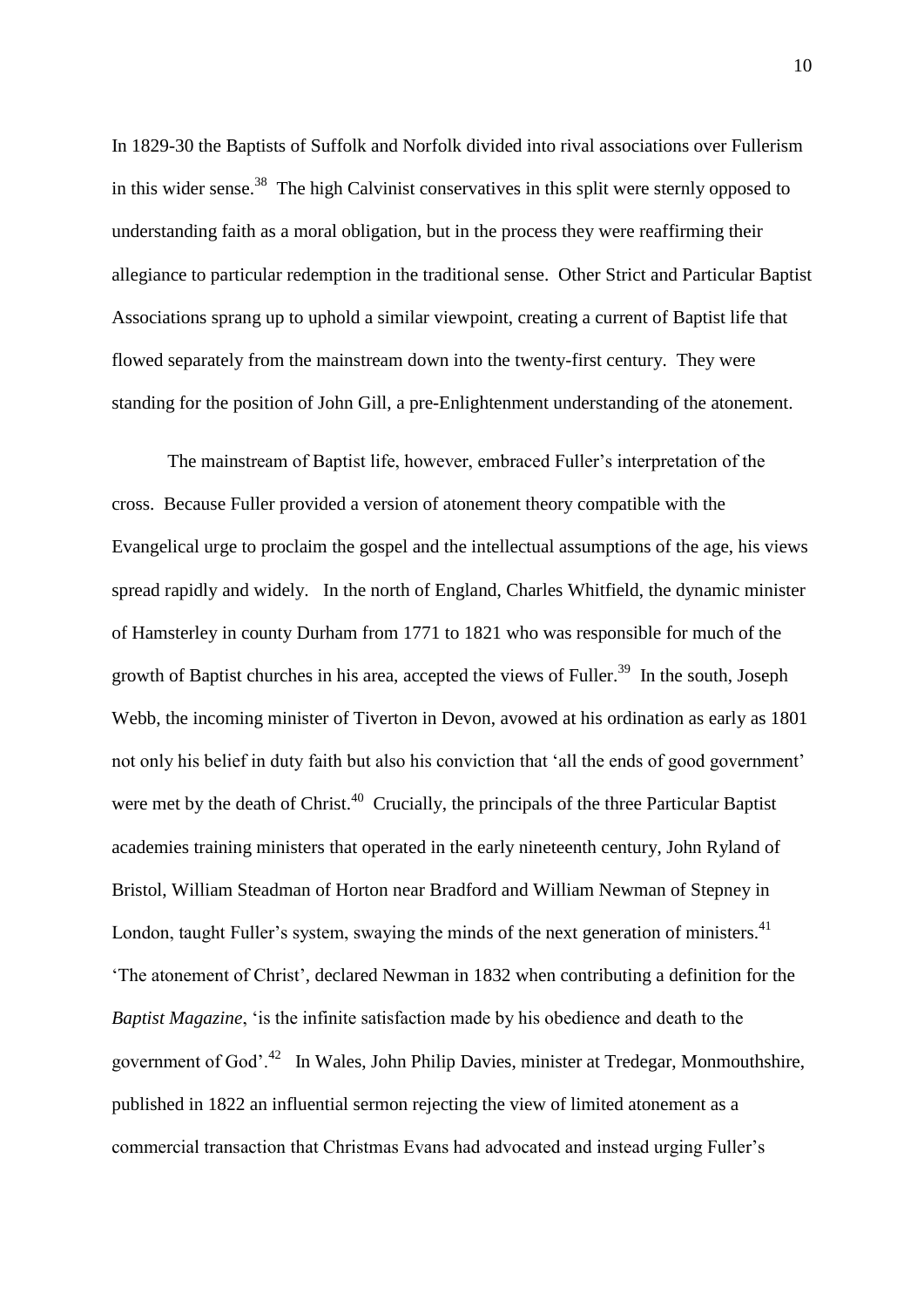doctrinal position.<sup>43</sup> Although the opposition of Haldane kept a higher form of Calvinism alive in Scotland, Fuller's views spread there too. The theology often described as Fullerism prevailed long down the nineteenth century. It remained, for example, the position of John Stock, whose *Handbook of Revealed Theology* (1862) reached a fourth edition in 1883. Why, asked Stock, cannot God forgive outright? Because, ran the answer, 'God is a Judge and a Ruler...his business is to enforce law'.<sup>44</sup> Fuller's understanding of the atonement, with its heavy but not exclusive reliance on the governmental theory, became the reigning paradigm among British Baptists.

The polarisation between the minority who resisted Fullerism and the majority who embraced it must not obscure the continuing underlying unity of the Baptists in their crucicentrism. John Ryland, a close ally of Fuller, made much of the atonement. In delivering the charge to two students entering the ministry after training at Bristol in 1802, he urged that 'We preach Christ crucified' should be their theme and even that when they preached about Christian duties they should depict gratitude for the cross of Christ as the strongest motive.<sup>45</sup> Likewise Christmas Evans, an opponent of Fullerism (though a wavering one), dramatised the atonement in the pulpit as a debate between, on the one hand, Divine Love and Mercy and, on the other, Divine Justice. Love and Mercy presented themselves before a graveyard, wanting to free those buried there from the bonds of death, but Justice denied them entry. Only when Jesus agreed to die to save the dead was a solution found.<sup>46</sup> The way in which piety centred on the cross among all Baptists was particularly evident at three stages in the Christian life. At conversion they often became aware that the sufferings of Christ were designed for them. Thus Elizabeth Worley Nichols, wife of the pastor of North Collingham Baptist Church in Nottinghamshire, found joy in her soul when she experienced conversion in 1808 because of her discovery of 'the love of Christ in dying for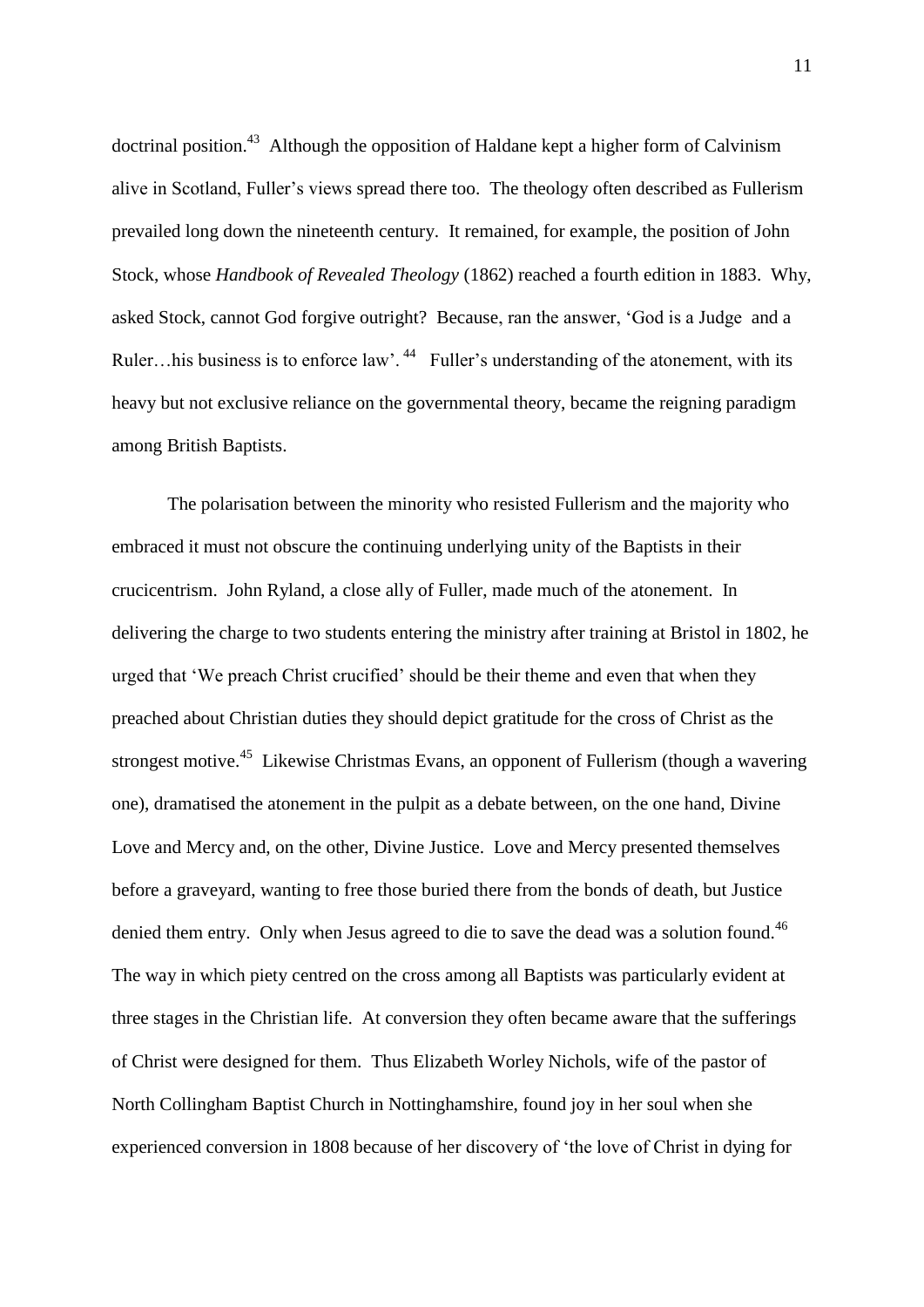the redemption of sinners'.<sup>47</sup> A second juncture when Baptists recalled the cross was at communion. 'Every administration of the Lord's Supper', according to James Hargreaves in 1833, 'is a virtual acknowledgement of the nature, necessity, and and importance of the atonement.<sup>48</sup> And on their deathbeds, in the third place, the saving work of Christ often became especially precious. John Coombs, minister at Bridport in Dorset, who died in 1850 after two years of severe suffering, declared that he believed he would be one of those who had washed their robes in the blood of the Lamb, 'adding, with emphasis, "yes, in the blood of the Lamb – that blood has cleansed me."<sup>49</sup> A sample of Baptist obituaries from the middle years of the nineteenth century shows that as high a proportion as 36% referred to the atonement, a remarkably high figure considering that the Bible was mentioned in only  $25\%$ .<sup>50</sup> The cross was the fulcrum of the spiritual life as well as a central theological preoccupation.

The great Baptist pulpiteers of the Victorian age held, by and large, to the outlines of the scheme that Fuller had bequeathed them. Charles Haddon Spurgeon, the greatest of them all, consistently dwelt on the atonement. 'The cross', he reported of his college for preachers, 'is the centre of our system.<sup>51</sup> Spurgeon adhered to a form of penal substitution without reserve. Christ, he declared in a sermon of 1880, was responsible for 'bearing divine wrath in our stead'.<sup>52</sup> Yet he was content to set the doctrine within a Fullerite framework. Spurgeon had commissioned John Stock's *Handbook of Revealed Theology* with its firm governmental element;<sup>53</sup> and at his college the tutor in systematic theology, David Gracey, gave his imprimatur to Fuller's method and quoted the earlier theologian's views of sin and the atonement with approval.<sup>54</sup> Spurgeon, however, opposed any watering down of 'justification by the righteousness of Christ and atonement by his blood' as a result of what he called in 1867 'mystic and rationalistic obscurations'.<sup>55</sup> Spurgeon's challenge to liberalising theological trends in the Downgrade Controversy of 1887-88 began with a note of protest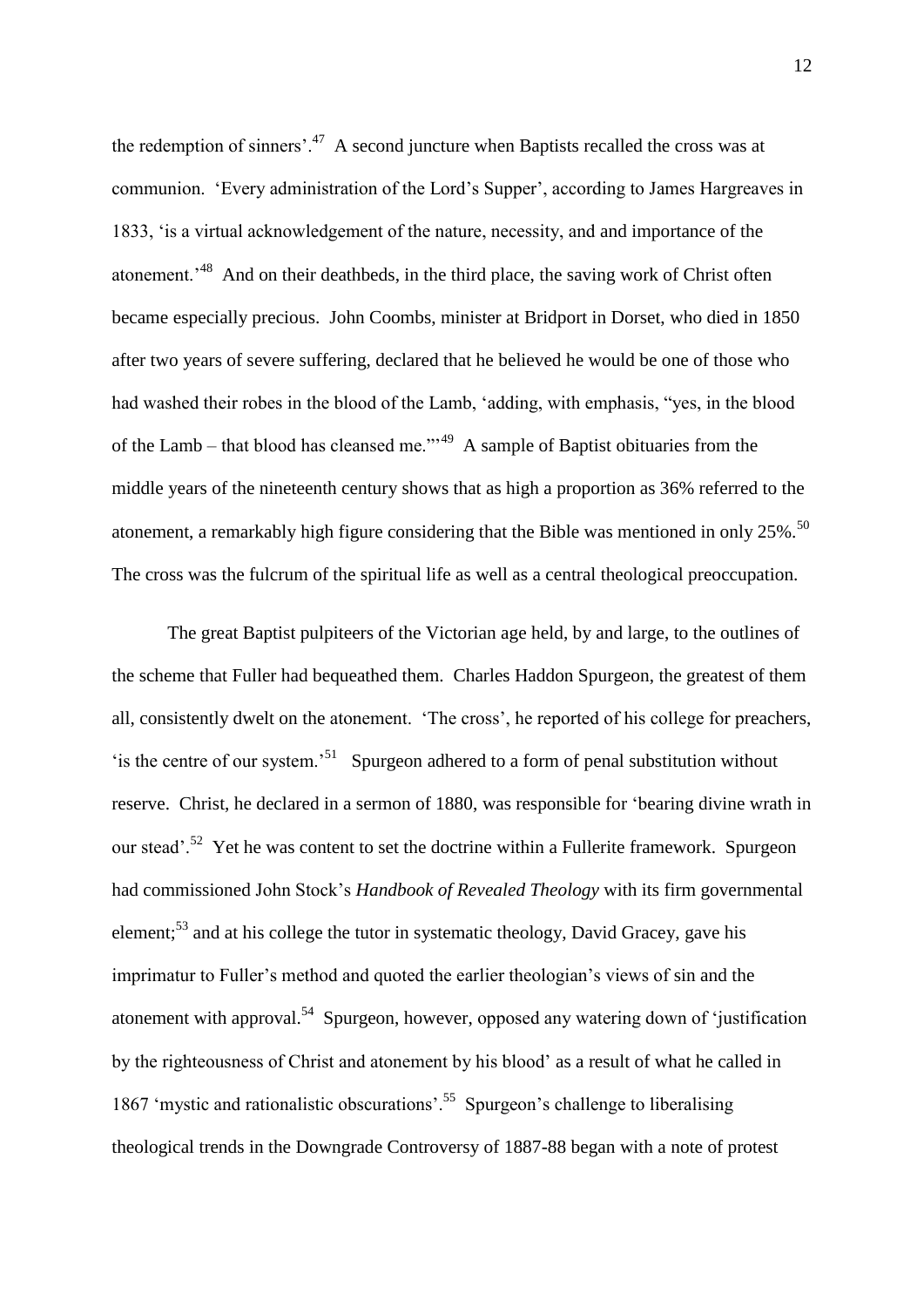against 'men who are giving up the atoning sacrifice'.<sup>56</sup> His target was not, as has sometimes been supposed, his General Baptist contemporary John Clifford, who, although he welcomed fresh statements of the atonement, did not loosen his grasp on the doctrine. In an address to the last General Baptist Association before its merger with the Baptist Union in 1891, Clifford took 'The Coming Theology' as his theme. Theology, he believed, was turning to the figure of Christ and becoming more scientific. 'But', he went on, 'will the cross of Christ retain its central place in the Coming Theology? Unquestionably, and with increased guarantees of security and power.<sup>57</sup> The chief individual to influence Baptist thinking about the cross in the later nineteenth century was not a member of the denomination but R. W. Dale, the leading Congregationalist of his generation. Dale's study of *The Atonement*, the Congregational Union Lecture for 1875, was an attempt to restate the governmental theory in a way that vindicated its ethical foundations. Spurgeon's theological tutor David Gracey, like later critics, felt that the book unduly exalted the authority of the moral law external to the Almighty,<sup>58</sup> but within a year of its publication the volume was already being recommended to the students of the Baptist Regent's Park College.<sup>59</sup> For many years no work on the subject was more widely read. $60$  It helped ensure the persistence of a version of the governmental scheme.

Yet already an entirely different approach to the doctrine of the atonement was being canvassed. The rise of Romantic taste during the nineteenth century affected the whole intellectual mood. The older categories of the Enlightenment, its firm analytical divisions, its belief in empirical method and its admiration for public affairs, steadily gave way to more diffuse ways of thinking, a delight in imaginative avenues to truth and an idealisation of the home. Although the advance of Romanticism was gradual, it represented a fundamental reorientation in habits of conceptualising the world that could not fail to impinge on theology.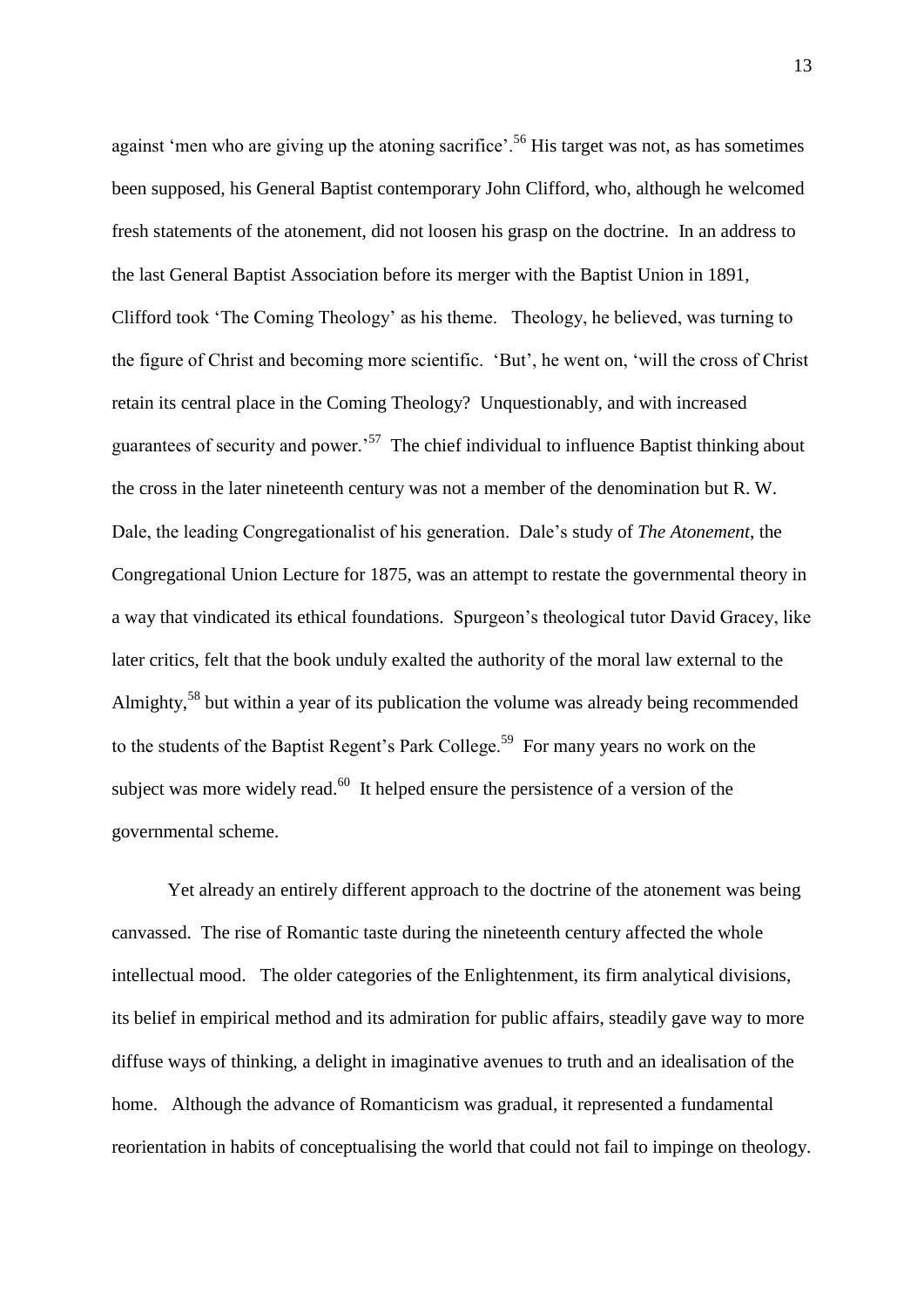In 1890 the Scottish United Presbyterian James Orr diagnosed the consequences for the understanding of the cross. There had been, he explained, an increasing tendency to give a spiritual interpretation that removed what was seen as 'the hard legal aspect', so that in extreme forms the judicial dimension had been almost entirely eliminated.<sup>61</sup> The basic principle of the atonement, a later commentator explained, had been 'changed from justice to love, whilst the view of God on which it rests is that of Father, rather than Judge or Moral Governor.<sup>562</sup> The governmental theory, once a progressive way of conceiving the work of Christ, now increasingly seemed an outdated fiction. Younger folk growingly favoured milder theories, apparently more suitable to a kindly Heavenly Father, which concentrated on the moral influence of the cross. In many Anglican circles, and even among some Nonconformists, attention shifted away from the atonement entirely, the incarnation taking its place. German theologians from Schleiermacher to Ritschl encouraged the process. Spurgeon roundly censured those who 'affect obscurity, quote Strauss, [and] frequently speak of Goethe (careful as to the pronunciation of the name)'.<sup>63</sup> There was a new cultural mood to encounter.

The first indication of a drastically revamped doctrine of the atonement along Romantic lines among Baptists came in 1857. Charles Williams, an able young minister in Accrington, preached a sermon before the Lancashire and Cheshire Association expounding a broader view of the sacrifice of Christ than many could tolerate, leading to a split in the association. The editor of the *Baptist Magazine* saw Williams's sermon as a denial that Christ died as a vindication of the honour of God. $<sup>64</sup>$  In the following decade a reviewer in the same</sup> journal condemned *The Vicarious Sacrifice* by the American Congregationalist Horace Bushnell for reducing Christ's death to 'a sacrifice to the malice and cruelty of men, and not a sacrifice to God at all',<sup>65</sup> but soon very similar preaching was heard from a British Baptist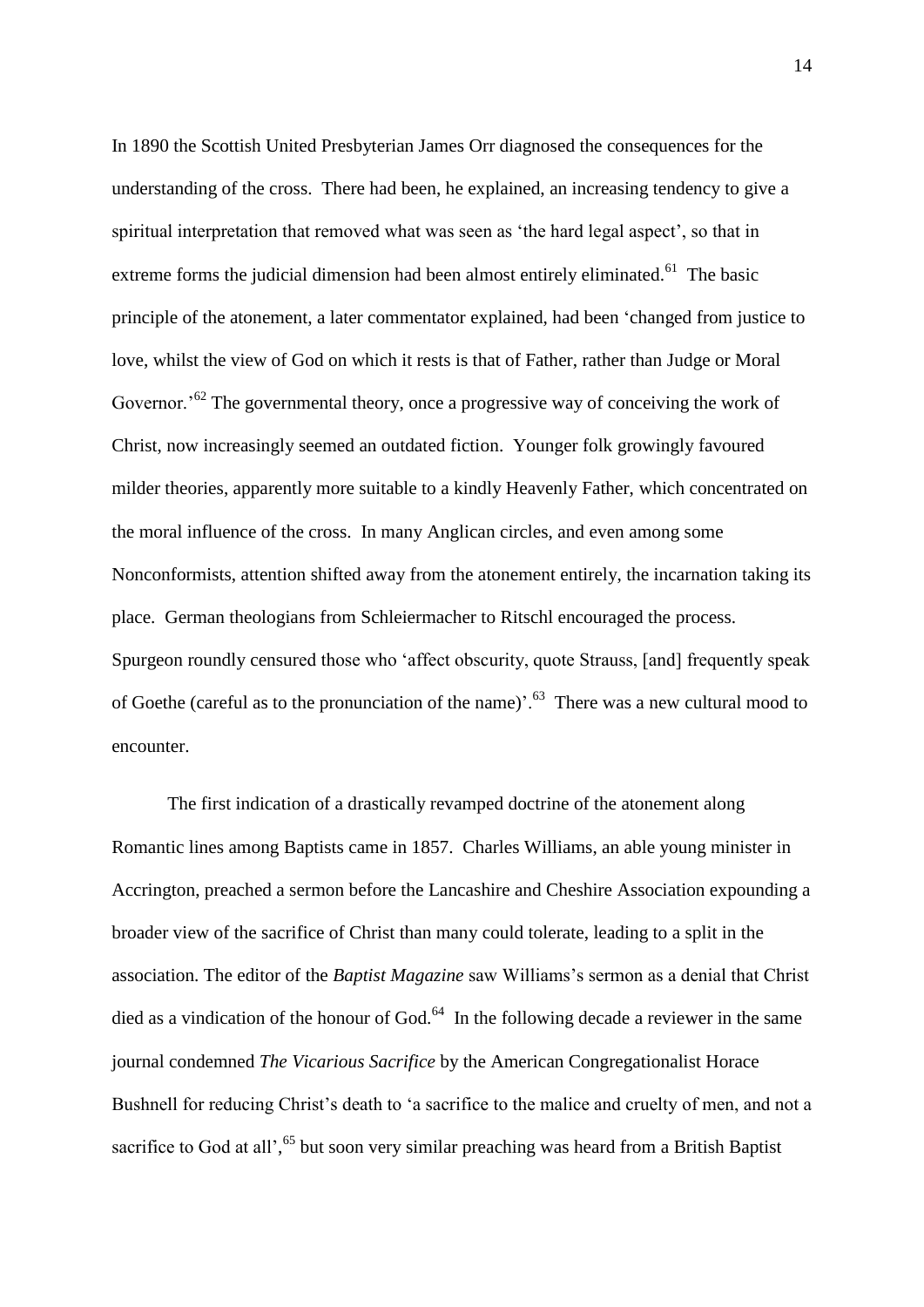pulpit. Samuel Tipple, minister in the select south London suburb of Norwood, had drunk deeply from Romantic wells and so taught that Christ came to reveal that God was 'the perfection of Fatherliness'. Tipple professed to hold no firm theory of the atonement, only 'glimpses which my eye has caught', but he believed that the passion of the Redeemer was designed to help human beings grow more 'towards the likeness of His self-sacrificing, suffering love'.<sup>66</sup> The Baptist leader who went furthest in this direction, though not so far as Tipple, was J. G. Greenhough, who was president of the Baptist Union in 1895. Greenhough, who had been one of Spurgeon's worries at the time of the Downgrade Controversy, interpreted the cross as fostering 'the spirit of love and human brotherhood which Christ has diffused abroad'.<sup>67</sup> The new cultural influences clearly led some in a more liberal theological direction. For those most swayed by the Romantic temper of the age, the cross was only a dimension of the life of Jesus. Thus Greenhough urged that we should not limit what the apostle Paul intended to convey by the word 'cross' to the death of Christ, but that we should understand 'all that was included in the incarnation mystery'. $^{68}$  The small number of Baptists who thought like Tipple or Greenhough were exceptions to the rule that crucicentrism prevailed in the denomination.

The Romantic tide did not necessarily sweep preachers into theological liberalism. F. B. Meyer, one of the more conservative among the prominent Baptists around the opening of the twentieth century, was one of the leaders of the Keswick movement. The Keswick Convention and its imitators taught that holiness, like salvation, is attainable by faith alone. Its ethos was profoundly Romantic, even its base, in the Lake District of England, being associated with the poets Wordsworth and Coleridge, the heralds of English Romanticism.<sup>69</sup> Accordingly Meyer typically adopted Romantic modes of expression, discarding phraseology about the atonement out of keeping with the temper of the age. There was now no hint of the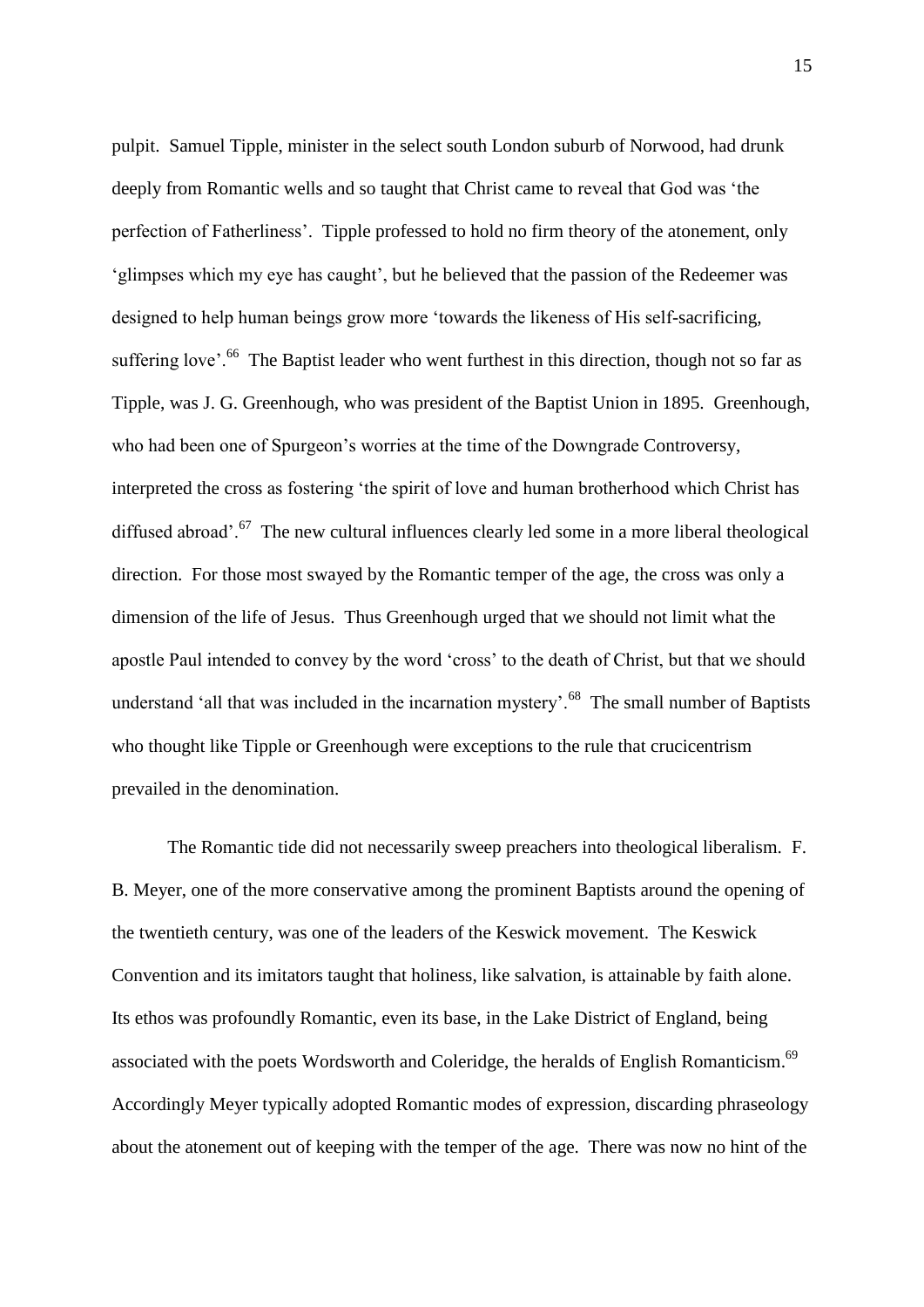governmental theory, but instead Meyer explained that 'the eternal nature of God came out in the sacrifice of Calvary.' Yet that change of expression did not entail a surrender of the core of traditional teaching about the cross. Meyer still insisted that the cross was a true sacrifice where Christ 'put away the penal results of Adam's fall'.<sup>70</sup> He was explicitly resisting modern thought and Broad Church teaching. Nevertheless the way in which reformulation of the doctrine tended to veer into more liberal paths is evident in a restatement of the idea of atonement by Vincent Tymms, the principal of Rawdon College, in 1903. Tymms had no reservations about taking the cross as central and did not treat the Almighty as only a Father, seeing him also as the King of all the earth. Yet he argued that thinking about the atonement had rested on the false assumption that the divine nature demands the punishment of all sin. He was attacking a premise of Fuller's system, which he set out at the opening (though without naming Fuller) as his target. For Tymms the penal theory was not biblical, but 'an ecclesiastical counterfeit'. Instead he held that 'it was God's design to render the crucifixion a spectacle to the world, and through what, with all reverence, may be called its dramatic power, to work upon the hearts and consciences of men'.<sup>71</sup> The result is a rather insipid variation on the theme of the moral influence theory. The Romantic impulse, though not inevitably inducing broad theological attitudes, did normally lead in that direction.

Hence it is not surprising that there was a conservative reaction. It became vocal, as in America, in the wake of the First World War, though in Britain the phenomenon of Fundamentalism was on a much smaller scale than on the other side of the Atlantic.<sup>72</sup> The chief issue in the 1920s was not the atonement but loyalty to the Bible. Many of those who clung tenaciously to a conservative view of scripture in these years were nevertheless inclined to forbearance if the broader minded clearly accepted Christ's redemptive work. Thus C. Hanmer Jenkins, a Welsh missionary serving in France, reported to the Baptist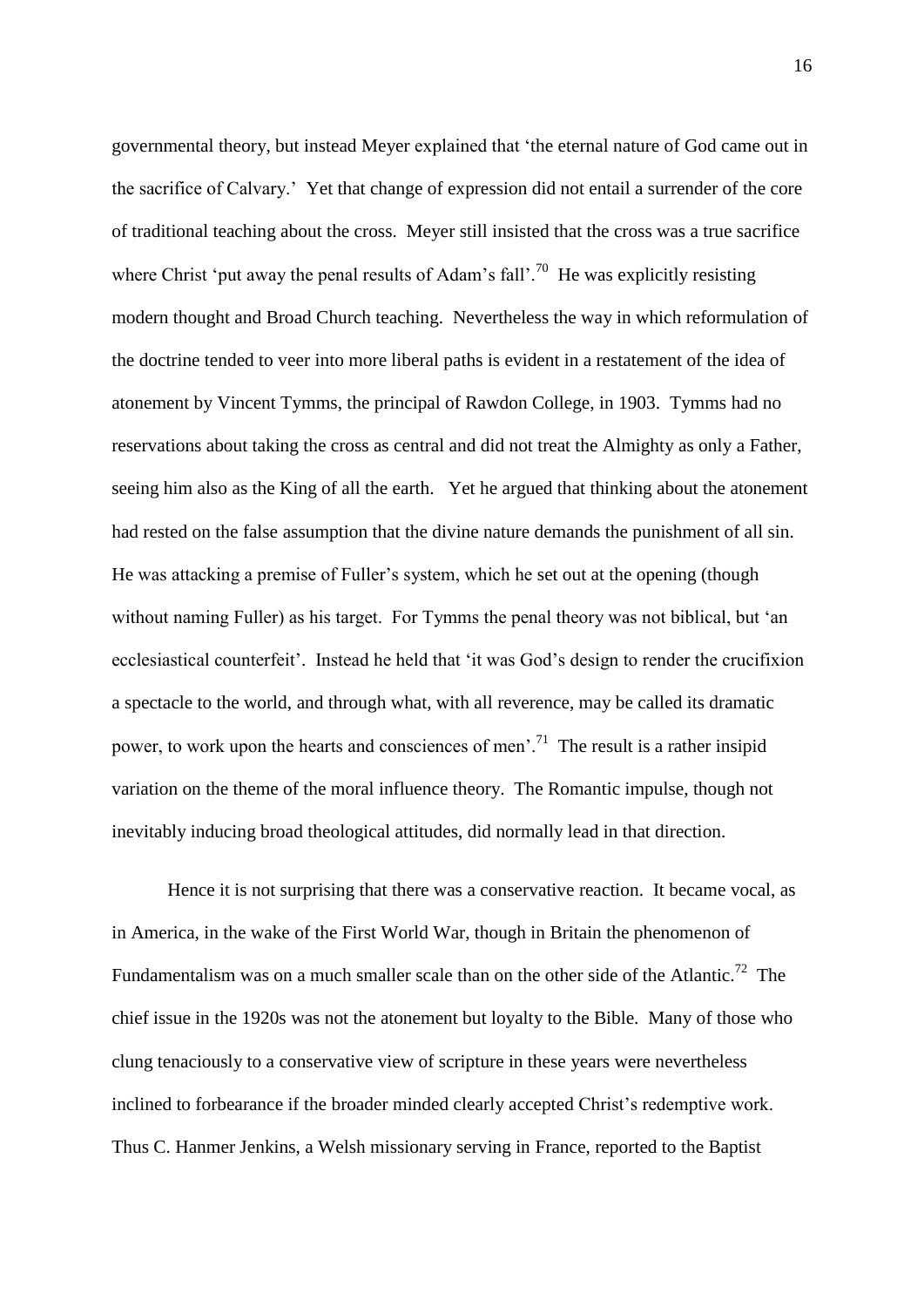Missionary Society foreign secretary in 1922 that he was happy to use a particular manual of theology even though the author gave questionable interpretations of Old Testament books since 'on all the fundamentals, the Cross, and Atonement he is perfectly sound'.<sup>73</sup> Yet there were occasions when treatment of the atonement was a cause of Fundamentalist dismay. John Thomas, as president of the Baptist Bible Union, a militant Fundamentalist organisation, wrote in 1921 that the word 'Evangelical' was being abused by teachers who rejected 'the vital doctrine of the sacrificial death of the Lamb of God'.<sup>74</sup> Thomas was writing about the most recent book by T. R. Glover, a Baptist classical scholar who was a fellow of St John's College, Cambridge, *Jesus in the Experience of Men* (1922). In this volume and his earlier work, *The Jesus of History* (1917), Glover laid much more stress on the human experience of encounter with Christ than on his achievement at the cross. Suspicion on this score contributed to a groundswell of opposition to Glover's candidacy for the presidency of the Baptist Union in 1923 and persisted after he overcame it.<sup>75</sup> The anxieties came to a head when, in 1931, Glover wrote a booklet for the Baptist Union called *Fundamentals*, claiming provocatively that the idea of atonement 'in the popular sense…is hardly to be found in the New Testament<sup>', 76</sup> H. Tydeman Chilvers, the pastor of Spurgeon's Metropolitan Tabernacle, headed a campaign for the booklet to be withdrawn. A tense meeting of the council of the Baptist Union eventually decided that a second pamphlet would be issued to bring out teachings on the atonement neglected by Glover, its author being Percy Evans, the principal of Spurgeon's College.<sup>77</sup> The publication of parallel books on the same theme was an indication that there were divergent Baptist opinions on the cross.

The weightiest contribution to Baptist thinking about the atonement in the earlier twentieth century came from Henry Wheeler Robinson, the principal who moved Regent's Park College from London to Oxford. As an Old Testament scholar, he published a series of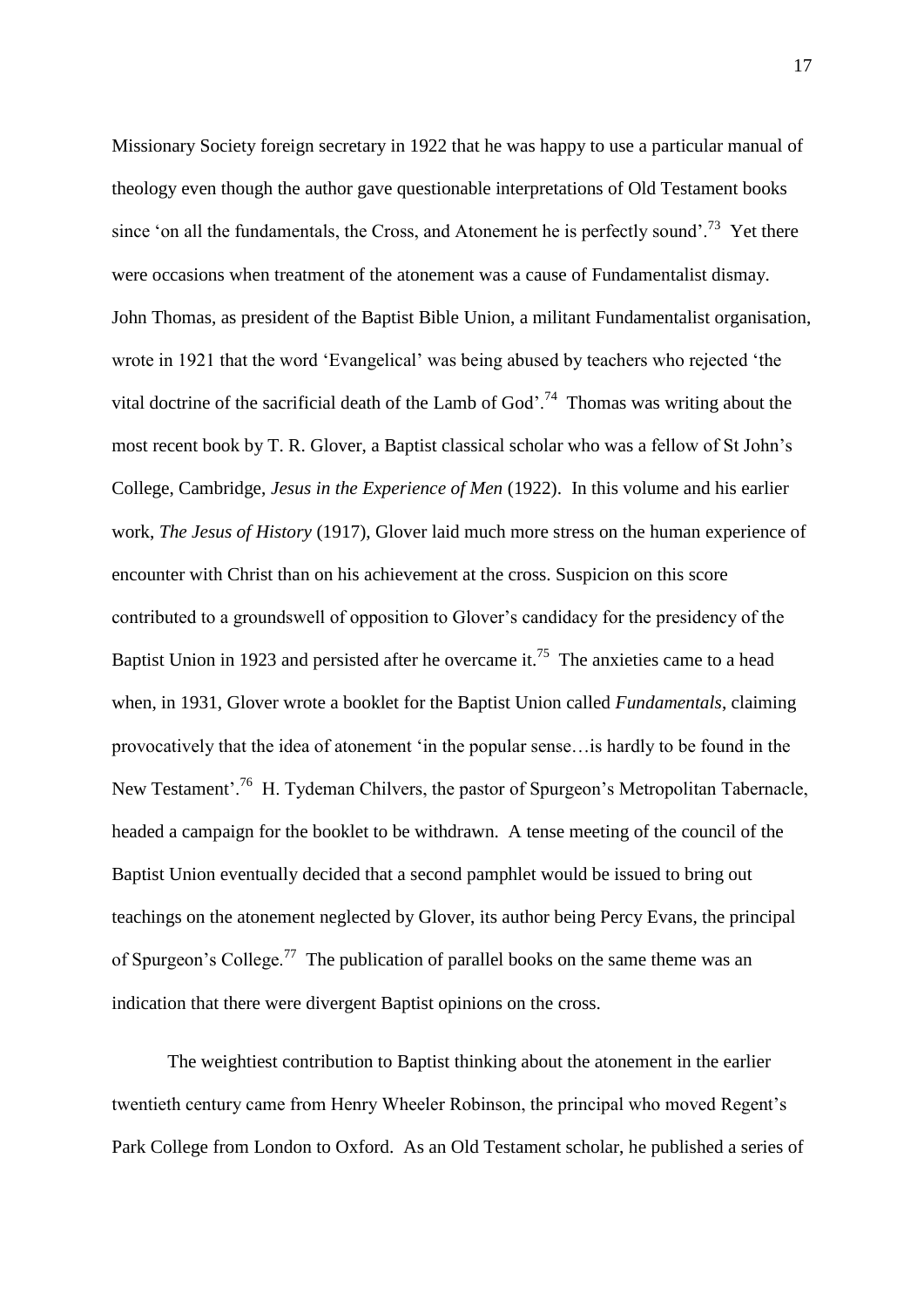studies of the cross in Job (1916), Jeremiah (1925) and the Suffering Servant in Isaiah (1926) that laid the foundations for several more constructive theological statements culminating in Redemption and Revelation (1942).<sup>78</sup> Wheeler Robinson displayed immense learning, opening a contribution to a theological symposium with a quotation from the Spanish-American philosopher George Santayana and an allusion to the founder of the Jesuits Ignatius Loyola.<sup>79</sup> He shared with Glover an emphasis on experience, but his philosophical foundations were far deeper. He wrote in 1916 of 'the supreme value of personality', showing a debt to the personal idealist school that was then fashionable; $80$  and later he absorbed the philosophy of organism advocated by A. N. Whitehead. $81$  Both represented sophisticated versions of the intellectual currents associated with Romanticism that were still flowing powerfully in the twentieth century. On the doctrine of the cross, Wheeler Robinson quoted Bushnell with approval and dismissed 'penal substitution in its crudest form'.<sup>82</sup> Theories of the atonement, he believed, were merely metaphors that broke down if pressed too far.<sup>83</sup> Yet his statements of the significance of the cross convey a rare profundity. 'The Gospel declares', he wrote in his first contribution to the subject, 'that God vindicates His own cause by entering the world through His Son, and through His Cross bears the burden of suffering caused by the sin of man, and by the grace of this sin-bearing, both in Jesus and in all in whom the Spirit of God is, makes the world with all its sin a more glorious place than would have been a world of innocence without sin.<sup>84</sup> On this remarkably comprehensive view, the atonement reflects the eternal heart of God but takes place in time, and it involves the creation of human solidarity by the Holy Spirit, all themes Wheeler Robinson made his own. Unlike many others deeply swayed by contemporary preconceptions, he was concerned to bring out the objective dimensions of the atonement. In his day, he complained in 1939, there was too much hiding of 'the divine authority and the sterner aspects of God's inevitabilities'.<sup>85</sup> Wheeler Robinson managed to relate the cross to a cultural atmosphere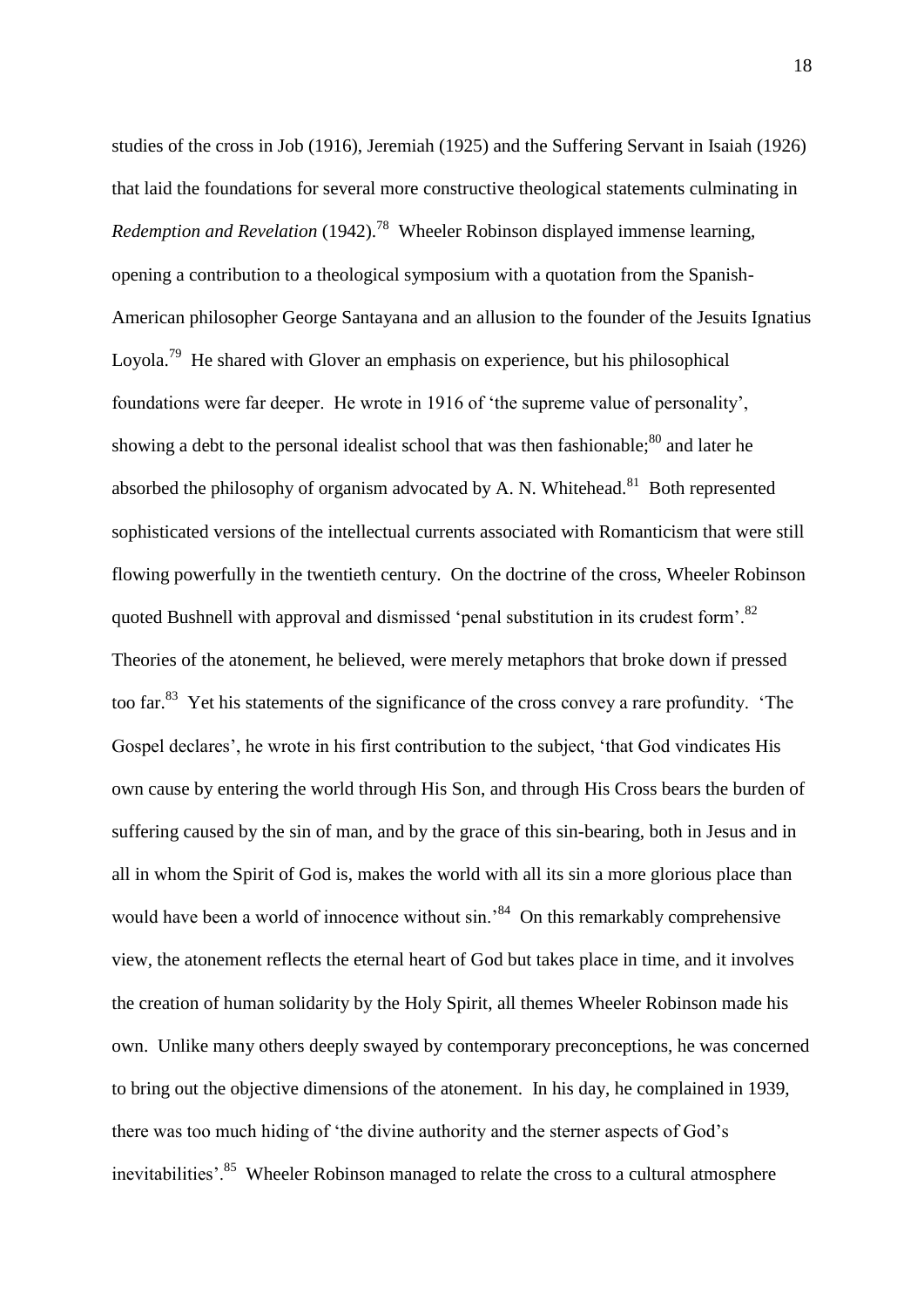strongly shaped by the legacy of Romanticism by adding to, rather than subtracting from, the store of ideas drawn from the Bible clustering around the subject.

Few managed to bridge the divide between the more and less conservative tendencies within the denomination as capably as Wheeler Robinson. For much of the twentieth century there was an uneasy coexistence between the two standpoints, each of which was powerfully reinforced from outside the ranks of the Baptists. On the one hand, biblical scholarship, often published by the Student Christian Movement (SCM), seemed to show that older expositions of the atonement were untenable. The idea that the term 'blood' denoted life, not death, and so did not signify the cross had originated in nineteenth-century Germany, but was adopted in England by the Anglican B. F. Westcott, the Methodist Vernon Taylor and the Congregationalist C. H. Dodd. Baptists disputed so formidable a consensus at their peril. Again, Dodd insisted that 'propitiation' was an illegitimate translation of the Greek at 1 John 2:2, wrongly implying that God's wrath was averted by the crucifixion. 'Wrath' in the New Testament, according to Dodd, was an impersonal force of nature rather than a personal attribute of the Almighty.<sup>86</sup> Broader minded ministers, such as H. V. Larcombe of Sutton, Surrey, echoed Dodd in rejecting the word 'propitiation' for mistakenly suggesting 'the placating of an angry God'. Larcombe, though admitting that more was to be said about the objective dimensions of the cross, found the moral influence theory of the mediaeval thinker Abelard appealing.<sup>87</sup> More conservative ministers, on the other hand, took their cue from a different body of scholarship, the publications of the Inter-Varsity Press (IVP). Their understanding of the atonement was normally founded on two works published by IVP, an abridged version of *The Death of Christ* (1902) by James Denney, a leading theologian of the United Free Church of Scotland, and *The Apostolic Preaching of the Cross* (1955) by Leon Morris, an Evangelical Anglican teaching in Australia, that stressed the objective side of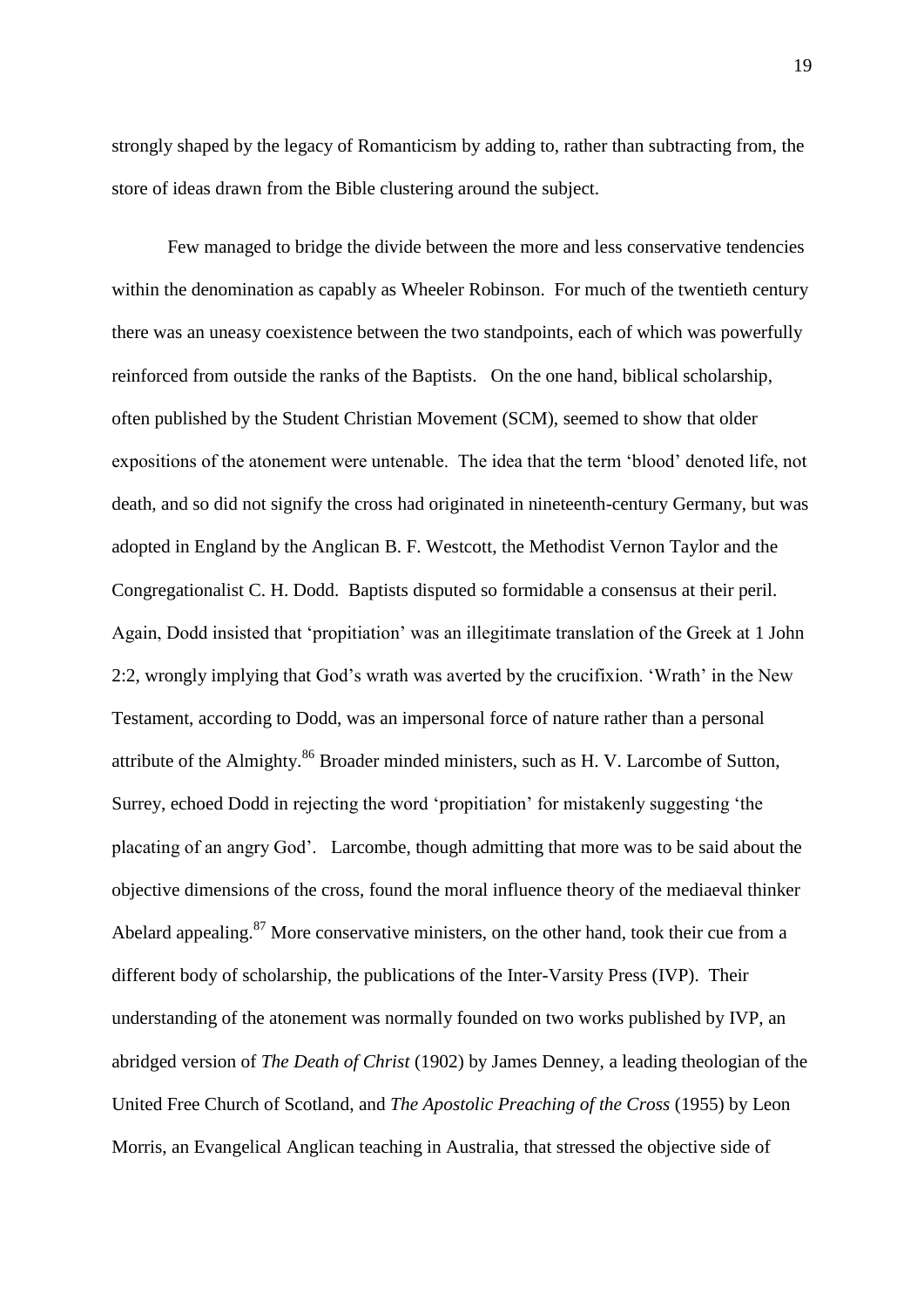Christ's work.<sup>88</sup> The conservative-inclined normally upheld the view that the cry of dereliction on the cross, 'My God, my God, why hast thou forsaken me?', represented a real abandonment of the Son by the Father at the moment he bore the sins of humanity and so incurred the divine wrath. That, for instance, was the conviction of Paul Tucker, minister of the East London Tabernacle and a leader of the Baptist Revival Fellowship, in 1966.<sup>89</sup> Although the two standpoints on the atonement represented by SCM and IVP did not come into collision in any major controversy, they were both strongly represented within the denomination. A study outline published by the Baptist Union in 1990 inevitably recommended SCM and IVP titles in rough balance.<sup>90</sup> Baptists were part of a larger theological world pulled in two directions.

From the 1960s a fresh cultural wave swept over the denomination. Charismatic renewal, a movement bringing a rejuvenating sense of the work of the Holy Spirit, transformed many churches. Although some moved into new organisations outside Baptist life, most remained to propagate their new outlook. Already by 1981 it was said that candidates for the Baptist ministry came largely from churches affected by the charismatic movement.<sup>91</sup> Renewal represented not so much a theology as a spirituality that was moulded by the temper of the times. Its greatest impact was on worship, where there was typically a downplay of words in favour of gestures, supremely the raising of hands, and symbols, such as banners.<sup>92</sup> The whole movement can be seen as a form of religious Expressionism, a term for the cultural phenomenon that came to be labelled Postmodernism.<sup>93</sup> There were distinct tendencies in the early days of renewal to shift, in the atmosphere of celebration, from a theology of the cross to a theology of glory; and the earlier notion of 'healing in the atonement' was revived in charismatic circles, leading to the belief that the cross brought physical health. Most substantially, as time went on some of those caught up in renewal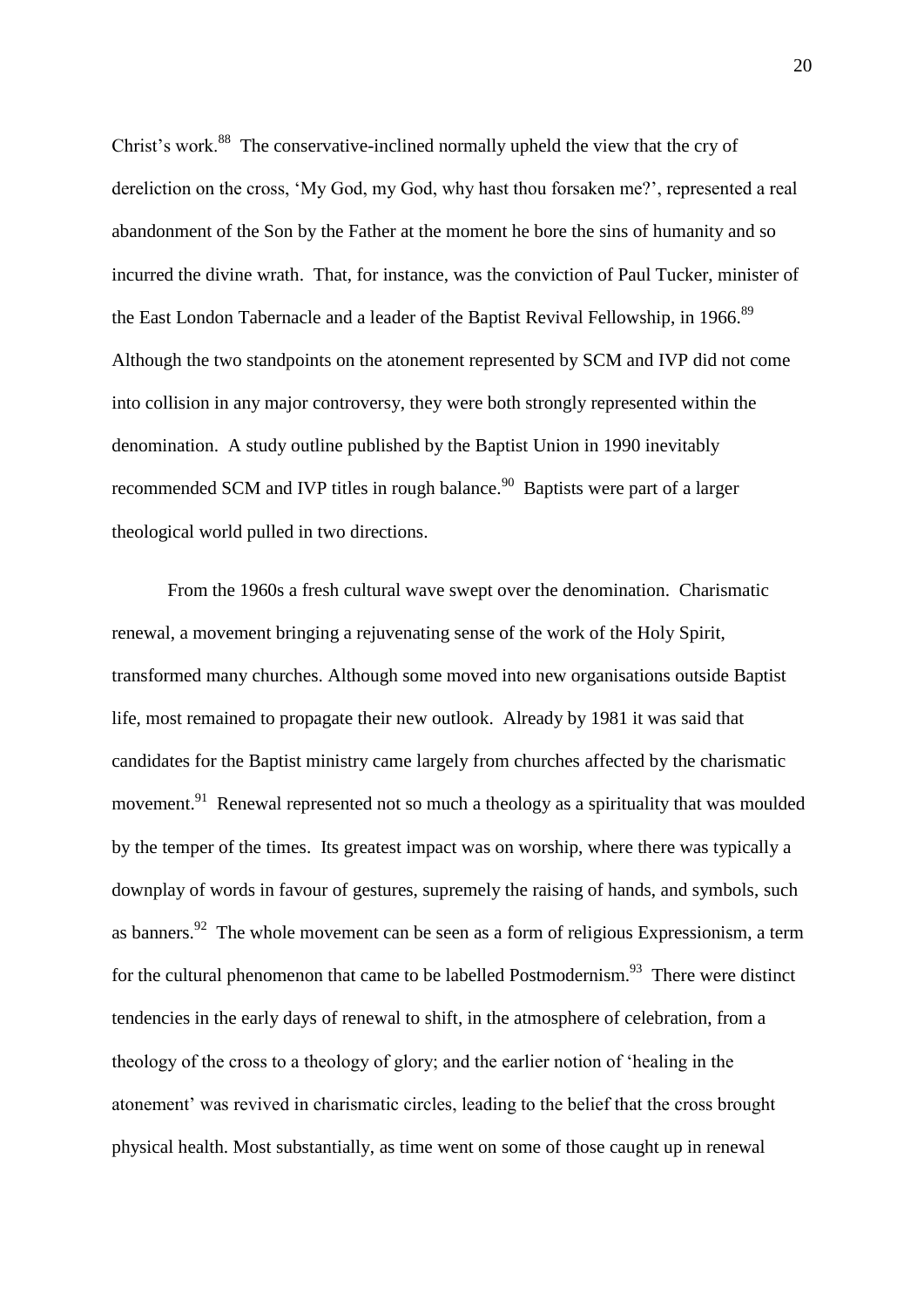began to see the cross alone as less central to the faith.<sup>94</sup> Thus Steve Chalke, a dynamic Baptist charismatic in south London who created his own network of churches and social ministries under the label 'Oasis', began to favour the *Christus Victor* understanding of the atonement and so to conceive the life, death and resurrection of Jesus together as achieving redemption. 'It is the resurrection', he wrote, 'which finally puts the *Victor* into *Christus*  Victor!<sup>'95</sup> Nigel Wright, a minister fully identified with renewal who from 2000 was to serve as principal of Spurgeon's College, questioned three years earlier whether penal substitution was the best way to express the reality of atonement. Christ, he argued, did not suffer 'extrinsic' punishment from the wrath of God but 'intrinsic' punishment created by alienation from his Father.<sup>96</sup> Other Baptists not associated with the charismatic movement also expressed reservations about penal substitution. Thus Paul Fiddes, the principal of Regent's Park College, argued in a full and lucid treatment of the doctrine of the atonement published in 1989 that, while the cross represented both punishment and substitution, the two ideas could not legimately be combined.<sup>97</sup> The Baptists most committed to penal substitution, by contrast, were those who, with Reformed views, served outside the Baptist Union. So by the opening of the twenty-first century the mainstream denomination seemed open to criticism that it had weakened its corporate attachment to a full-blooded doctrine of the cross.

Controversy on the subject flared up in 2003. In that year Steve Chalke co-authored a book entitled *The Lost Message of Jesus*, passionately contending that Christ is for the marginalised. It contained a vivid passage about the atonement: 'The fact is that the cross isn't a form of cosmic child abuse – a vengeful Father, punishing his Son for an offence he hasn't even committed.<sup>'98</sup> The phrase 'cosmic child abuse', taken from a feminist theologian, provoked huge offence. Because Chalke was prominent in the Evangelical Alliance, others who believed in penal substitution, such as Mike Ovey, principal of the Evangelical Anglican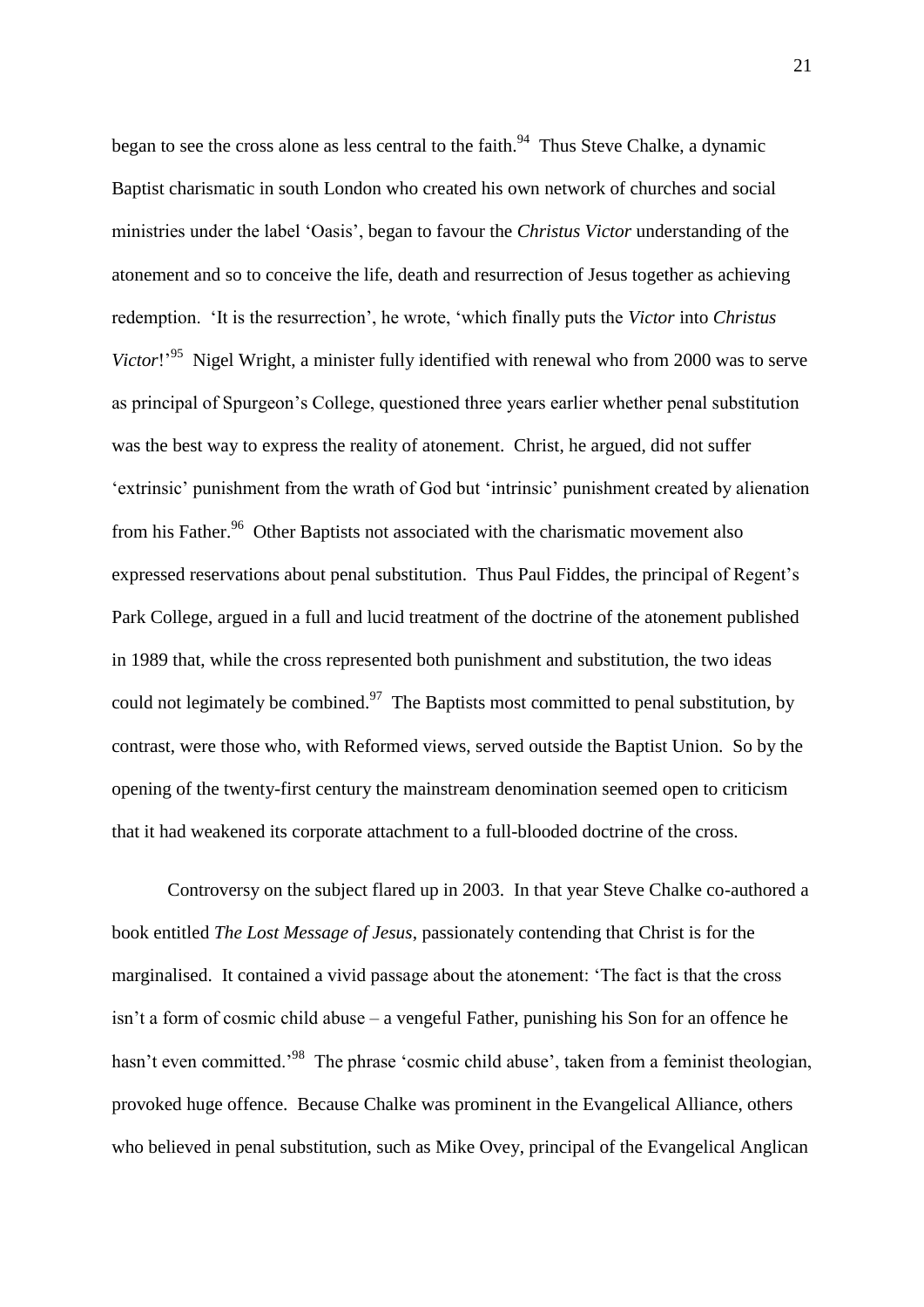Oak Hill College, soon issued rebuttals. With two colleagues, Ovey published a thorough vindication of penal substitution, *Pierced for Our Transgressions* (2007).<sup>99</sup> Chalke, however, stuck to his guns, saying explicitly that penal substitution was mistaken and dangerous. The notion was associated with an image of Christians as 'judgmental, guilt-inducing, censorious, finger-wagging, bigoted and self-righteous'. $100$  Chalke drew substantial support, especially from Baptists who admired Chalke's vision of social commitment. The Evangelical Alliance held a symposium in 2005 to try to pour oil on troubled waters, with three Baptist contributors arguing in favour of penal substitution but holding that it was only one way of understanding the cross among many.<sup>101</sup> Such efforts to hold the Evangelical constituency together did not altogether work. The Universities and Colleges Christian Fellowship (UCCF), for example, which had co-operated with organisations such as Spring Harvest, an annual convention where Chalke was prominent, withdrew from involvement. It was part of a new tendency towards polarisation within the Evangelical world that was gathering pace in the early twenty-first century.<sup>102</sup> On the one hand there were those such as Ovey and the leaders of the UCCF, largely Reformed by conviction, who wanted to maintain sound doctrine and who saw penal substitution as central to the task. On the other there were activists such as Chalke and his supporters, often inspired by charismatic renewal, who wished to engage wholeheartedly with contemporary culture and regarded penal substitution as an encumbrance. Theology, according to Chalke, must be informed by the Bible, but also be 'related to its specific cultural context'.<sup>103</sup> The dispute, like that between Booth and Fuller two centuries before, was about how far to go in adapting doctrine to the contemporary mood.

The Baptists of Britain were therefore overwhelmingly crucicentric during the two and a half centuries that have been reviewed. The exceptions were those who were carried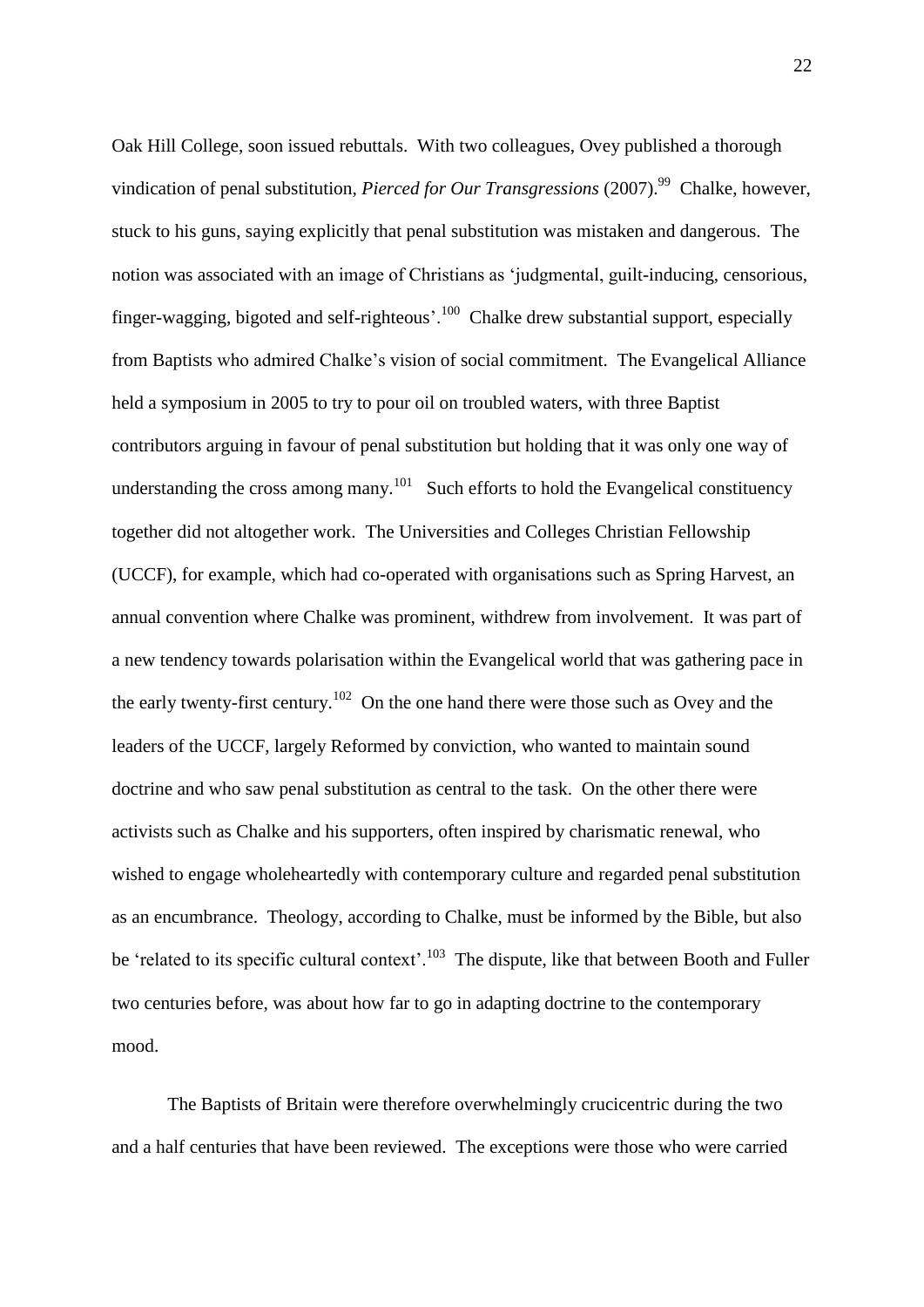away with enthusiasm for new cultural attitudes – for Romantic sensibility in the nineteenth century or for Expressionist ways in the twentieth. The remainder of the Baptists were devotionally attached to the cross as the means of their salvation, but they faced the task of putting their convictions about Calvary into formulae that would be understood in their day. In the wake of the Enlightenment most Baptists dropped the hyper-Calvinist view of the cross but equally proved resistant to the Socinian standpoint. Andrew Fuller elaborated a way of understanding the atonement that, while carefully biblical, was deeply moulded by the thought of his age, and, though Abraham Booth and many subsequent figures believed that Fuller had gone too far in embracing enlightened opinion, Fullerism triumphed in the denomination. Fuller's paradigm, combining metaphorical punishment with moral government, remained the dominant way of conceiving the atonement during the nineteenth century, still being accepted by Spurgeon and the bulk of his contemporaries. By then, however, a new theological approach associated with Romanticism was replacing God as Moral Governor with God as Father. It created a general, though by no means universal, trend towards liberal conclusions about the cross, and led to a backlash by conservatives in the inter-war years. At the same period Henry Wheeler Robinson developed a profound understanding of the atonement, but the tendency to polarisation between the conservative and the less so persisted. By the opening of the twenty-first century charismatics were much more willing to modify their attachment to penal substitution than the Reformed. The issue between them was once more how far to go in accommodating the gospel to the culture. In wrestling with this perennial problem of Christian strategy, the Baptists of Britain rarely lost sight of the cruciality of the cross.<sup>104</sup>

 1 John Rippon, *The Baptist Annual Register for 1790, 1791, 1792, and Part of 1793* (London: Dilly, Button and Thomas, n.d.), p. 519.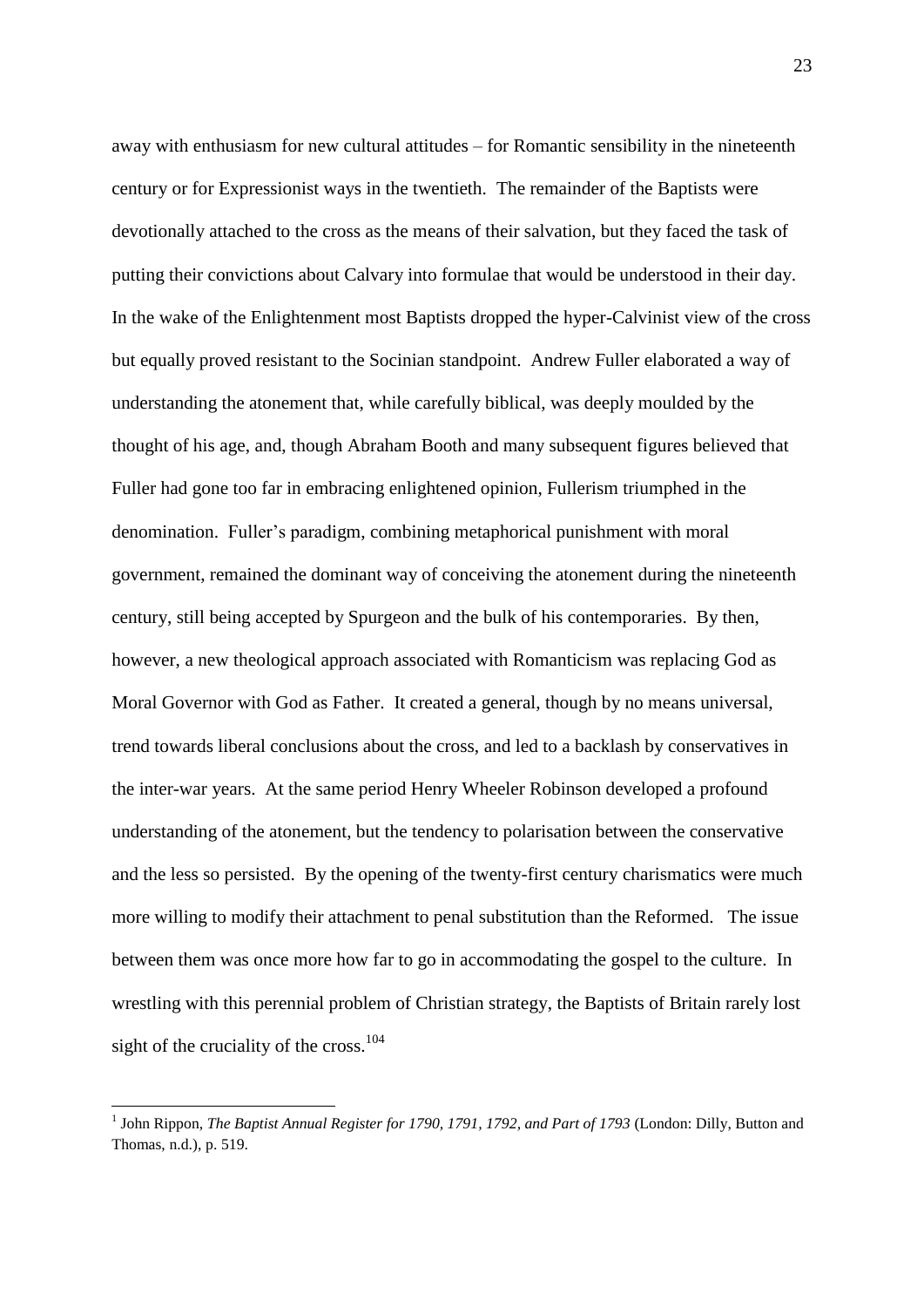<sup>2</sup> Andrew Fulller, 'Conformity to the Death of Christ', *Complete Works of Andrew Fuller*,ed. Andrew Gunton Fuller, 5 vols (London: Holdsworth and Ball, 1831), vol. 4, p. 270.

<sup>3</sup> B. G., 'On the Atonement of Christ', *Baptist Magazine* [hereafter *BM*] (November 1819), p. 469.

<sup>4</sup> Review of Joseph Gilbert, *The Christian Atonement*, in *BM* (February 1837), p. 68.

<sup>5</sup> Henry Wheeler Robinson, 'The Cross of Job' [1916], *The Cross in the Old Testament* (London: SCM Press, 1955), p. 49.

<sup>6</sup> H. D. McDonald, *New Testament Concept of Atonement: The Gospel of the Calvary Event* (Cambridge: Lutterworth Press, 1994), p. 9.

7 Stephen Holmes, *The Wondrous Cross: Atonement and Penal Substitution in the Bible and History* (Milton Keynes: Paternoster, 2007), p. 1.

8 Fuller, 'Dialogues and Letters between Crispus and Gaius', *Works of Fuller*, vol. 2, p. 456.

9 Fuller to Samuel Hopkins, 17 March 1798, cited by J. W. Morris, *Memoirs of the Life and Writings of the Rev. Andrew Fuller* (London: Wightman and Cramp, 1820), p. 296.

<sup>10</sup> Fuller, 'Dialogues', p. 457.

1

<sup>11</sup> Peter Toon, *The Emergence of Hyper-Calvinism in English Nonconformity, 1689-1765* (London: The Olive Tree, 1967).

<sup>12</sup> Timothy George, 'John Gill', in Timothy George and David S. Dockery (eds), *Baptist Theologians* (Nashville, TN: Broadman Press, 1990), pp. 91-2.

<sup>13</sup> Roger Hayden, *Continuity and Change: Evangelical Calvinism among Eighteenth-Century Baptist Ministers trained at Bristol Academy, 1690-1791* (Milton under Wychwood, Oxfordshire: Nigel Lynn Publishing and Marketing, 2007).

<sup>14</sup> Owen Thomas, *The Atonement Controversyin Welsh Theological Literature and Debate, 1707-1841*  (Edinburgh: Banner of Truth, 2002), p. 131.

<sup>15</sup> Joseph Priestley, *An History of the Corruptions of Christianity*, 2 vols (Birmingham: printed by Piercy and Jones for J. Johnson, 1782), vol. 1, pp. 152, 278, 280.

<sup>16</sup> Caleb Evans, *Christ Crucified: or the Scripture Doctrine of the Atonement briefly Illustrated and Defended* (Bristol: printed by William Pine, 17789), p. 215.

<sup>17</sup> Dan Taylor, 'Memoirs of the Life and Character of the Rev. Gilbert Boyce', *General Baptist Magazine* (September 1800), p. 346.

<sup>18</sup> *Baptist Magazine* (August 1815), p. 324; (October 1815), p. 432; (February 1837), pp. 68, 69. W[illiam] Gray, *A Sermon on the Atonement* (Northampton: printed by F. Cordeux, 1828), pp. 2, 8, 34.

<sup>19</sup> Fuller, 'Reply to Philanthropos', *Works of Fuller*, vol. 2, p. 230.

<sup>20</sup> Fuller, 'Conversations between Peter, James, and John', *Works of Fuller*, vol. 2, p. 520 [capitalised in original].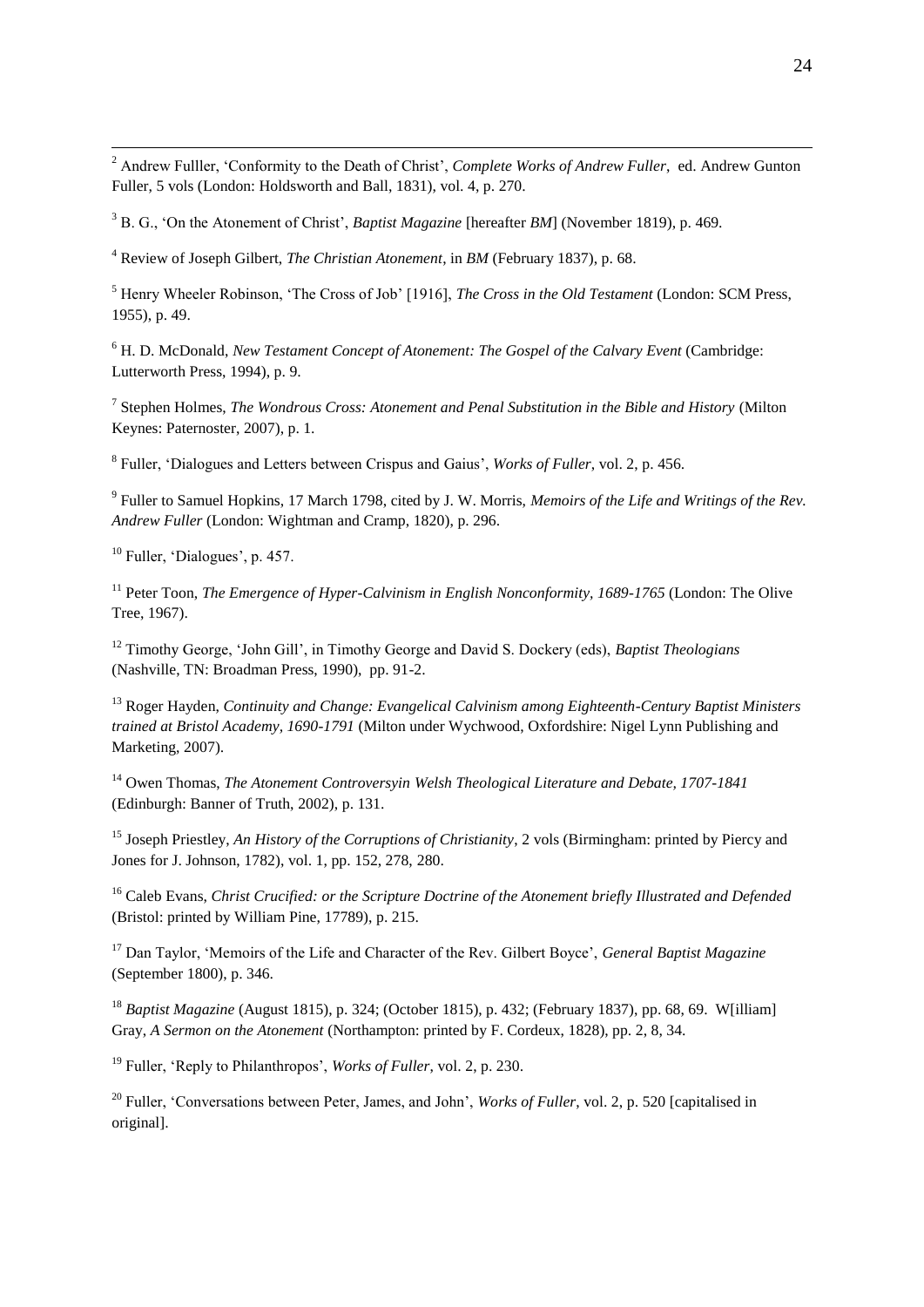<sup>21</sup> Abraham Booth, *Divine Justice Essential to the Divine Character: A Sermon Preached in Mr. Timothy Thomas's Meeting-House, near Devonshire-Square, at the Baptist Monthly Meeting, September 22, M.DCCC.111* (London: For the Author and sold by W. Button and Son, 1804), p. 92.

<sup>22</sup> Fuller,'Conversations between Peter, James, and John', *Works of Fuller*, vol. 2, p. 522.

<sup>23</sup> *Ibid*., p. 507.

1

<sup>24</sup> *Ibid*., pp. 506-14.

<sup>25</sup> Booth, *Divine Justice*, pp. 56-7.

<sup>26</sup> *Ibid*., p. 63.

<sup>27</sup> Fuller,'Conversations between Peter, James, and John', *Works of Fuller*, vol. 2, p. 524.

<sup>28</sup> Peter J. Morden, *Offering Christ to the World: Andrew Fuller (1754-1815) and the Revival of Eighteenth Century Particular Baptist Life* (Milton Keynes: Paternoster, 2003), pp. 89-92.

<sup>29</sup> Booth, *Divine Justice*, p. 24.

<sup>30</sup> *Ibid.*, p. 98.

<sup>31</sup> Cesare Beccaria, *On Crimes and Punishments*, trans. Henry Paolucci (Indianapolis: Bobbs-Merrill, 1963).

<sup>32</sup> Fuller, 'The Deity of Christ essential to the Atonement', *Works of Fuller*, Vol. 5, p. 564.

<sup>33</sup> John Cox, *The Extent of the Atonement*, Publications of the Baptist Tract Society (London: Baptist Tract Depository, n.d. [184?], p. 15.

<sup>34</sup> James A. Haldane, *The Atonement*, Publications of the Baptist Tract Society (London: Baptist Tract Depository, n.d. [184?], pp. 7, 3, 11.

<sup>35</sup> Owen Thomas, *The Atonement Controversy in Welsh Theological Literature and Debate, 1707-1841*  (Edinburgh: Banner of Truth Trust, 2002), pp. 152-3, 188.

<sup>36</sup> William Rushton, *Particular Redemption & the Theology of Andrew Fuller* (Eggleston, Co. Durham: Go. Publisher, 2006), p. 63 (originally published as *A Defence of Particular Redemption* (London: for Hamilton, Adams and Co., 1831)).

<sup>37</sup> James Hargreaves, *Essays and Letters on Important Theological Subjects* (London: for the author, 1833), pp. 305, 245.

<sup>38</sup> Kenneth Dix, *Strict and Particular: English Strict and Particular Baptists in the Nineteenth Century (Didcot,* Oxfordshire: Baptist Historical Society for the Strict Baptist Historical Society, 2001), chap. 4.

<sup>39</sup> David Douglas, *History of the Baptist Churches in the North of England, from 1648 to 1845* (London: Houlston and Stoneman, 1846), p. 266.

<sup>40</sup> John Rippon, *The Baptist Annual Register for1801 and 1802* (London: Dilly, Button and Thomas, n.d.), p. 929.

<sup>41</sup> Robert W. Oliver, *History of the English Calvinistic Baptists, 1771-1892: From John Gill to C. H. Spurgeon*  (Edinburgh: Banner of Truth Trust, 2006), p. 171.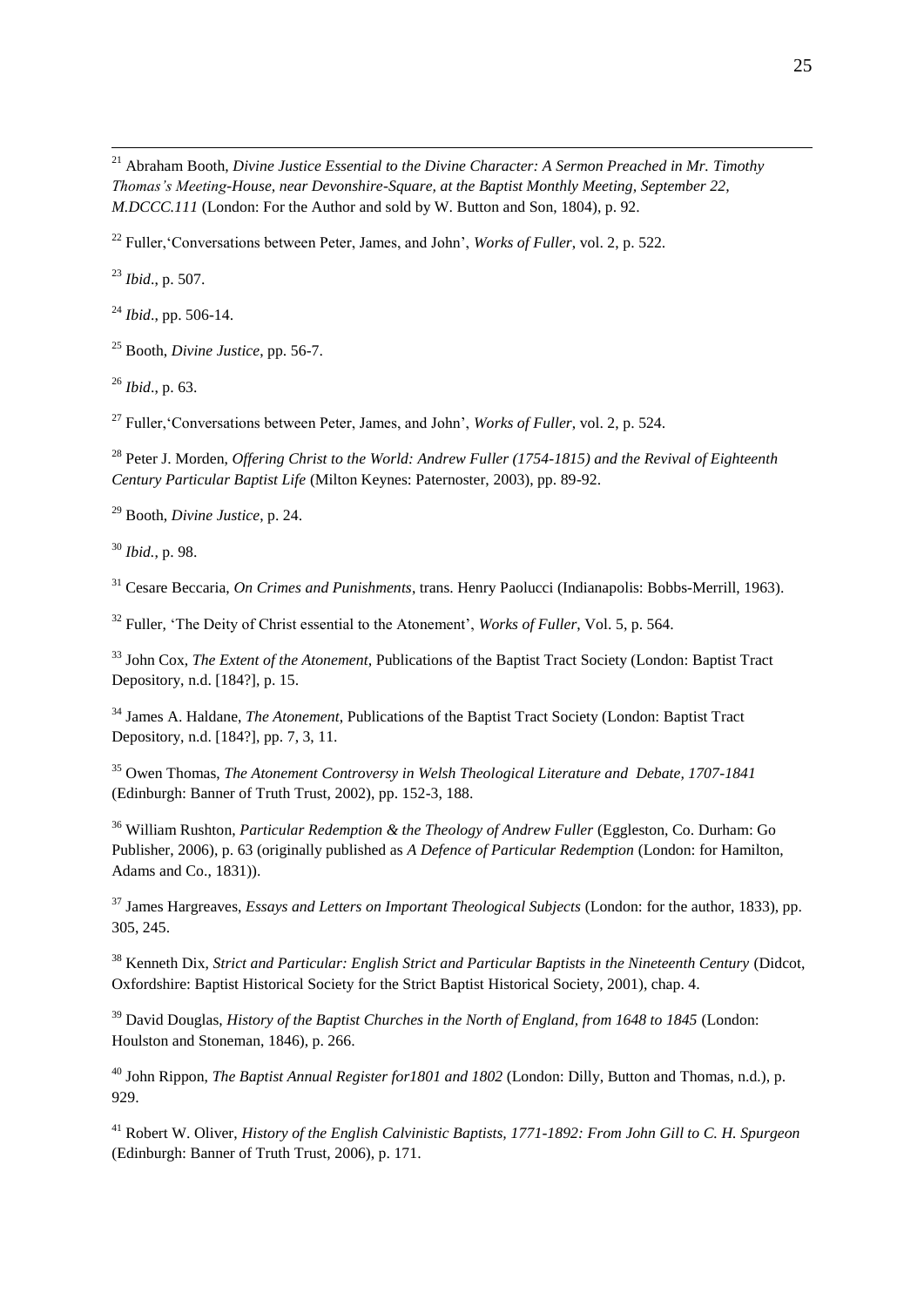W[illiam] N[ewman], 'Biblical and Theological Terms Defined', *BM* (September 1832), p. 389.

Thomas, *Atonement Controversy*, pp. 221-2.

<sup>44</sup> John Stock, *A Handbook of Revealed Theology*, 4<sup>th</sup> edn (London: Elliot Stock, 1883), p. 175.

<sup>45</sup> 'Sketch of a Charge given to the Rev. Mr Toms of Chard and to the Rev. Micah Thomas of Ryford in 1802 by Dr Ryland', in Rippon, *Baptist Annual Register for 1801 and 1802*, pp. 1081-2.

'The Late Rev. Christmas Evans on the Atonement', *BM* (April 1840), pp. 180-2.

*BM* (July 1810), p. 392.

 Hargreaves, *Essays and Letters*, pp. xii-xiii. See Michael Walker, *Baptists at the Table:The Theology of the Lord's Supper* amongst *English Baptists in the Nineteenth Century* (Didcot, Oxfordshire: Baptist Historical Society, 1992).

*BM* (May 1850), p. 302.

 Linda Wilson, *Constrained by Zeal: Female Spirituality amongst Nonconformists, 1825-1875* (Carlisle: Paternoster, 2000), pp. 47-52. The figures cited are the average of those given separately by Wilson for men and women.

 *Outline of the Lord's Work by the Pastor's College and its Kindred Organisations at the Metropolitan Tabernacle* (London: Passmore & Alabaster, 1867), p. 13.

 Charles H. Spurgeon, 'Redemption by Price', *Metropolitan Tabernacle Pulpit*, Vol. 26 [1881] (London: Banner of Truth Trust, 1971), pp. 470.

Stock's *Handbook* carried a prefatory recommendation by Spurgeon.

 David Gracey, *Sin and the Unfolding of Salvation* (London: Passmore and Alabaster, 1894), pp. 29, 94, 98, 258.

*Outline of the Lord's Work*, p. 14.

*Sword and the Trowel* (April 1887), p. 195.

John Clifford, *The Christian Certainties* (London: Isbister and Co., 1904), p. 303.

Gracey, *Sin and the Unfolding of Salvation*, pp. 81-2.

 Mark Hopkins, *Nonconformity's Romantic Generation: Evangelical and Liberal Theologies in Victorian England* (Carlisle: Paternoster Press, 2004), p. 80.

T. Vincent Tymms, *The Christian Idea of Atonement* (London: Macmillan and Co., 1904), p. 176n.

James Orr, *The Christian View of God and the World* (Edinburgh: Andrew Elliot, 1893), p. 296.

 Thomas H. Hughes, *The Atonement: Modern Theories of the Doctrine* (London: George Allen & Unwin, 1949), p. xiii.

 *Annual Paper descriptive of the Lord's Work connected with the Pastors' College during the Year 1870*  (London: Passmore & Alabaster, 1871), p. 7.

*BM* (October 1857), p. 631.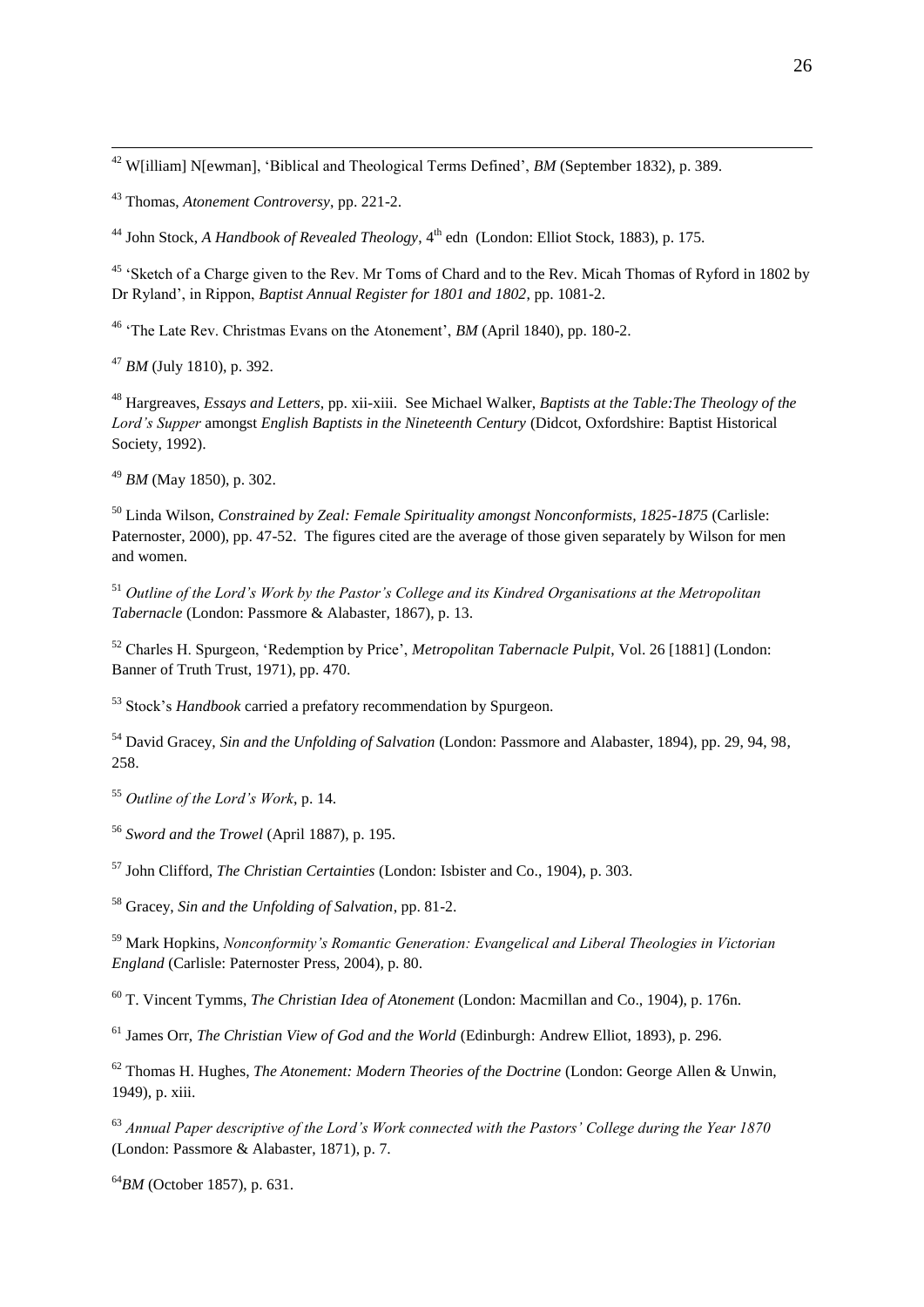*BM* (June 1866), p. 365.

 Samuel A. Tipple, *Echoes of Spoken Words* (London: Sampson Low, Marston, Searle and Rivington, 1877), pp. 184, 66, 68.

John G. Greenhough, *The Cross in Modern Life*, 3rd edn (London: Hodder and Stoughton, 1914), p. 10.

*Ibid.,* p. 3.

David Bebbington, *Holiness in Nineteenth-Century England* (Carlisle: Paternoster Press, 2000), chap. 4.

Frederick B. Meyer, *The Way into the Holiest* (London: Morgan and Scott, n.d.), pp. 141, 151.

Tymms, *Christian Idea of Atonement*, pp. 39, 286.

 David W. Bebbington, 'Baptists and Fundamentalism in Inter-War Britain', in Keith Robbins (ed.), *Protestant Evangelicalism: Britain, Ireland, Germany and America, c. 1750 – c. 1950* (Oxford: Basil Blackwell, 1990), pp. 297-326.

<sup>73</sup> C. Hanmer Jenkins to W. Y. Fullerton, 16 September 1922, Baptist Missionary Society Archives, Box H62, Angus Library, Regent's Park College, Oxford.

John Thomas to editor, *Baptist Times*, 4 March 1921, p. 132.

 Keith W. Clements, *Lovers of Discord: Twentieth- Century Theological Controversies in England* (London: SPCK, 1928), pp. 114-19.

 Terrot Reaveley Glover, *Fundamentals* (London: Baptist Union Publication Department, 1931), p. 12, quoted by Clements, *Lovers of Discord*, p. 121.

Clements, *Lovers of Discord*, pp. 120-4.

 Henry Wheeler Robinson, *The Cross in the Old Testament* (London: SCM Press, 1955), collecting his earlier works; *Redemption and Revelation* (London: Nisbet and Co., 1942).

 Henry Wheeler Robinson in *What the Cross Means to Me: A Theological Symposium* (London: James Clarke and Co., 1943), p. 140.

Wheeler Robinson, *Cross in the Old Testament*, p. 53.

<sup>81</sup> Hughes, *Atonement*, p. 118. Wheeler Robinson is the only Baptist to appear in Hughes's survey of modern theories of the atonement.

Wheeler Robinson, *Cross in the Old Testament*, pp. 118, 111.

 Henry Wheeeler Robinson, *Suffering Human and Divine* (New York: Macmillan and Co., 1939), pp. 168, 172.

Wheeler Robinson, *Cross in the Old Testament*, p. 51.

Wheeler Robinson, *Suffering*, p. 173.

McDonald, *New Testament Concept*, pp. 96-7.

H. V. Larcombe, *With His Stripes: A Study of the Atonement* (London: Kingsgate Press, 1946), pp. 28, 39.